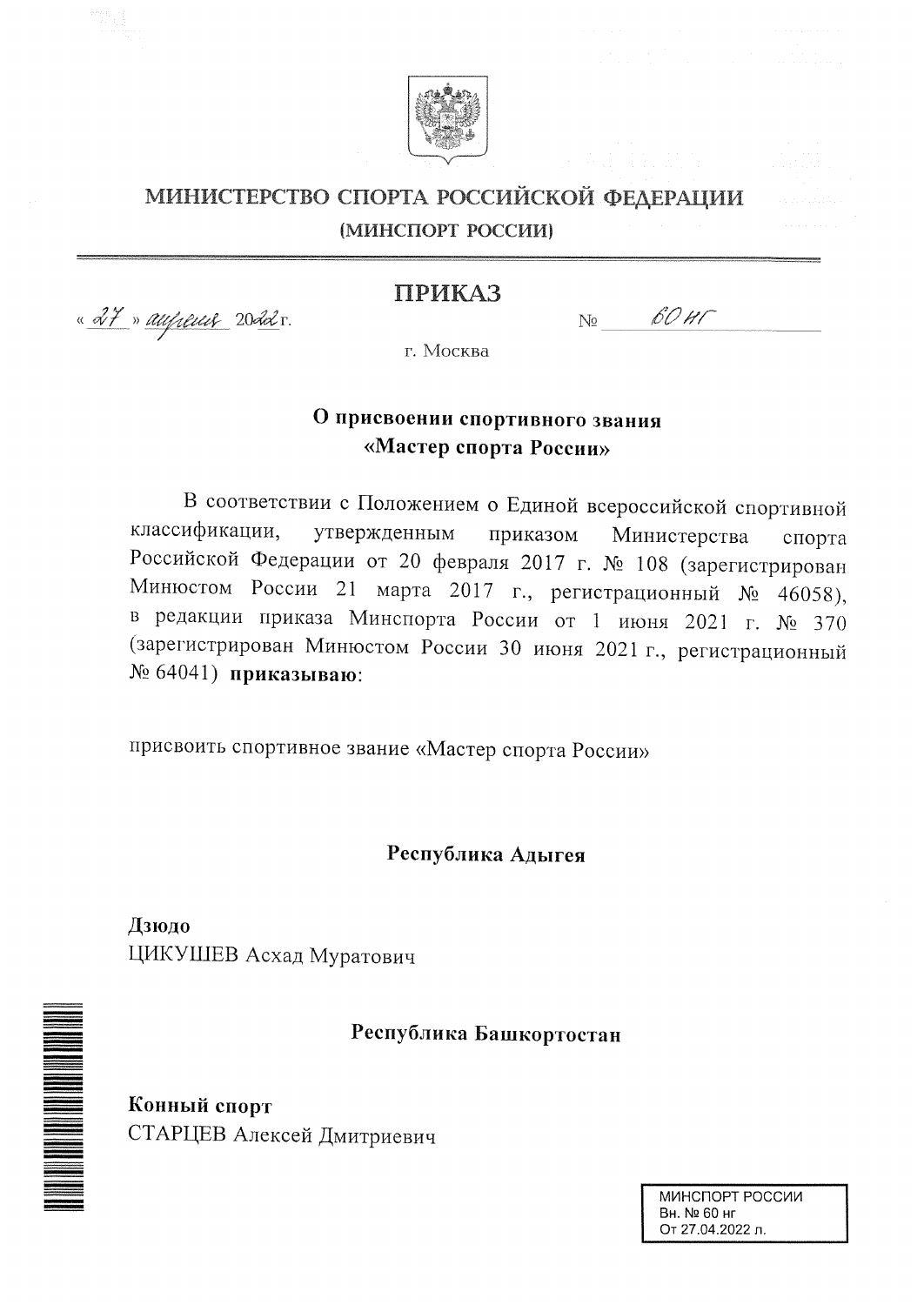# Легкая атлетика ПЕТРОВ Андрей Евгениевич

Плавание ЛЯПУНОВ Максим Николаевич ТЕРЕГУЛОВА Яна Айдаровна

### Самбо

ТРЕТЬЯКОВ Никита Дмитриевич

# Спортивное ориентирование

БАЙДИМИРОВ Ростислав Вадимович ИРКАБАЕВ Игорь Эрикович

# Стрельба из лука

ЗЮЗИН Динислам Мукимджанович ЛЕТЯЙКИНА Анастасия Павловна

## Триатлон

АЛЕКСЕЕВА Таисия Анатольевна

# Республика Бурятия

Пауэрлифтинг ЛАРИОНОВ Денис Александрович

## Пулевая стрельба

ДЕРЕВЯГИНА Анастасия Дмитриевна

## Спорт глухих МАКСИМОВ Иван Сергеевич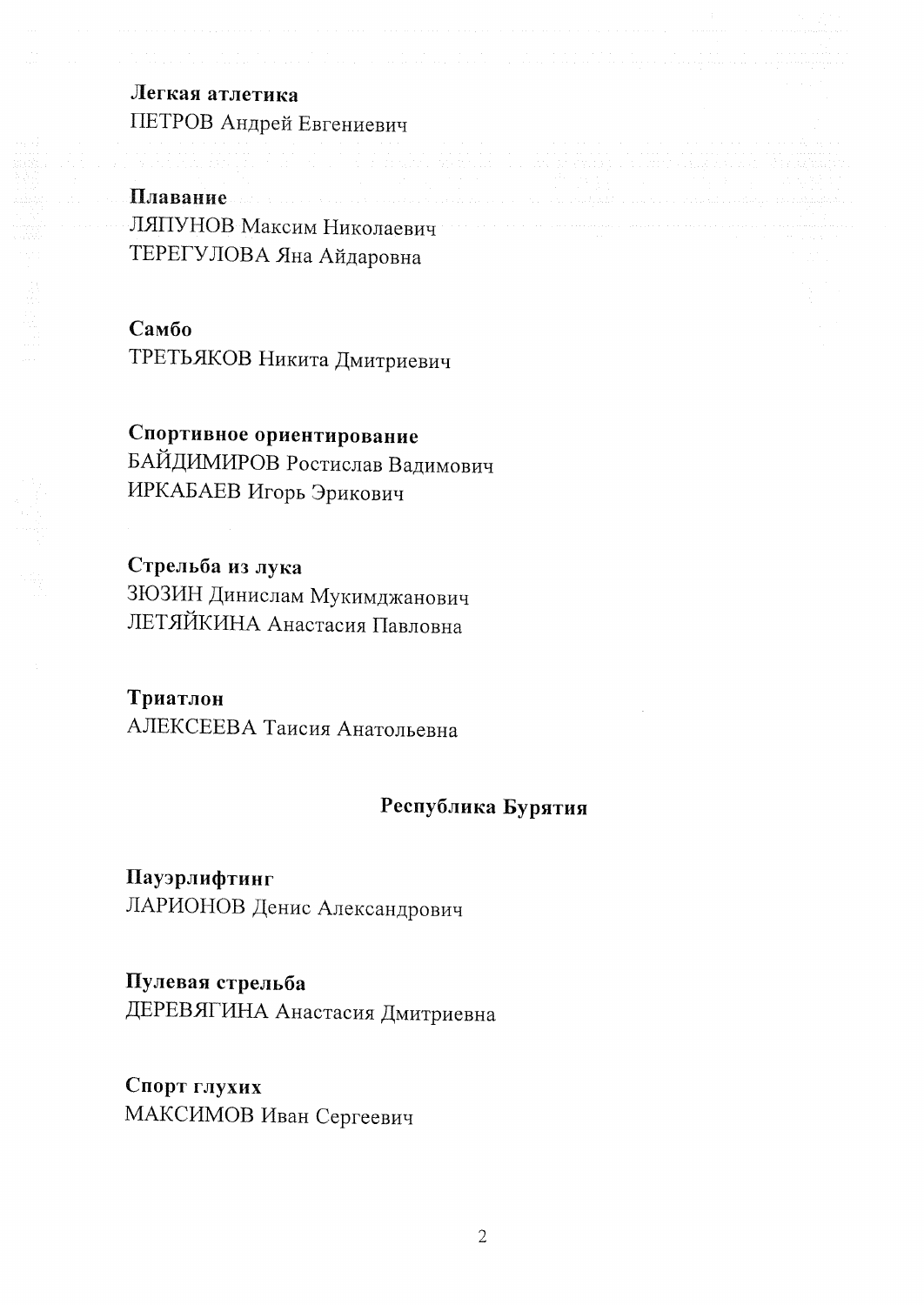## Спортивная борьба

АБЗАЛОВА Наиля Кургаяновна

## Республика Дагестан

Кикбоксинг

АГАЕВ Магомедали Магомедхабибович

## Самбо

МАГОМЕДОВ Расул Магомедович

## Спорт слепых

ДЖАЛИЛОВ Ислам Абдулович

## Спортивная борьба

АБДУЛКЕРИМОВ Каримула Магомедрасулович АЛИЕВ Амир Идрисович АЛИЖУДИНОВ Гамзат Саадулаевич АСЛУЕВ Магомедрасул Шахбанович МАГОМЕДОВ Махмуд Тажутинович МАНИЛОВ Ахмед Салаватович МУТАЕВ Магомедрасул Османович

## Республика Ингушетия

### Кикбоксинг

БАРКИНХОЕВ Магомет-Башир Мамедович

### Кабардино-Балкарская Республика

#### Дзюдо

БАЙСИЕВ Таулан Альбертович БАЛАЕВ Мажид Шарафиевич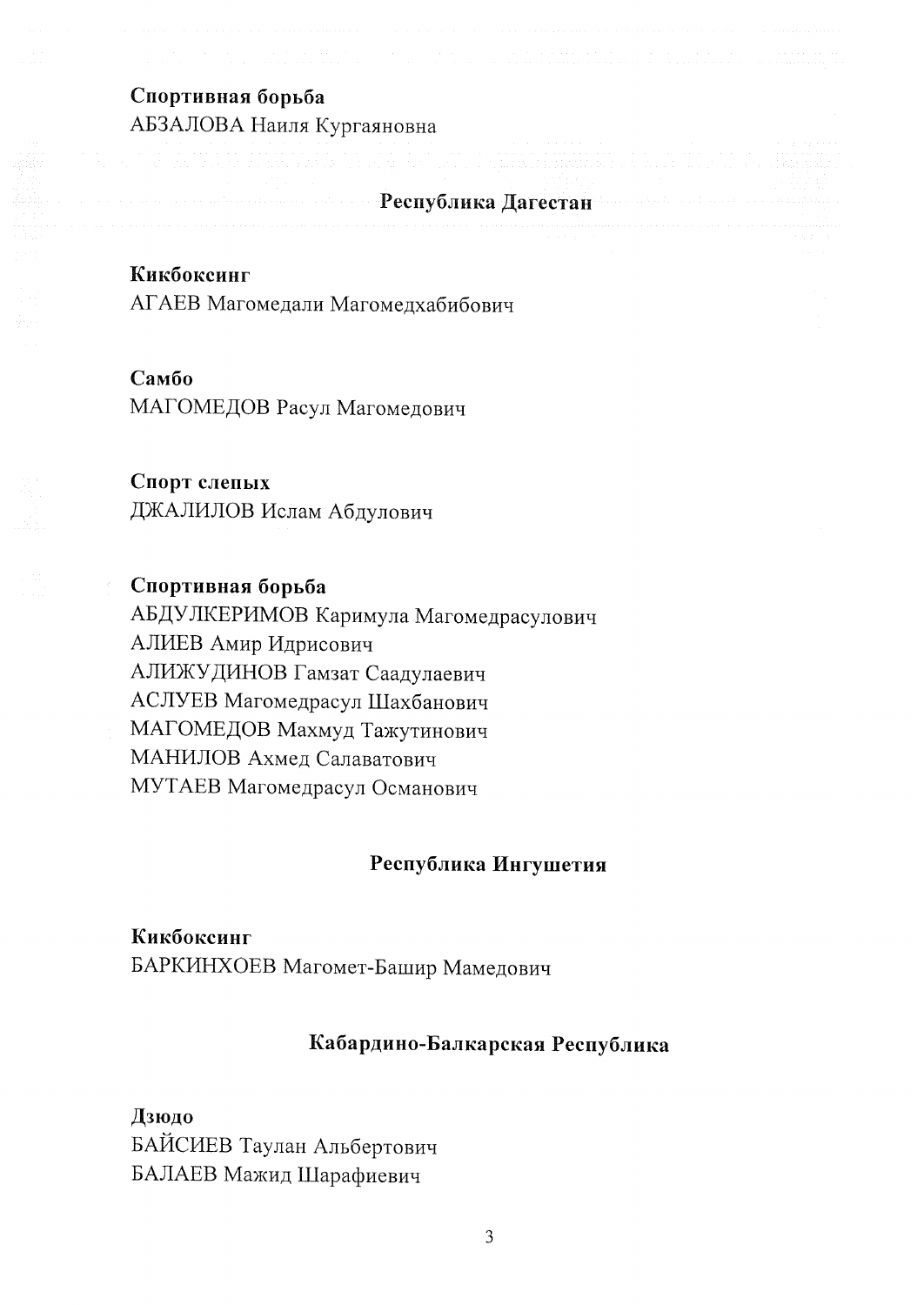КУНИЖЕВ Ролан Романович МАРЫШЕВ Галим Эдуардович МИДОВ Алибек Мусович УЯНОВ Магомед Ибрагимович

#### Карачаево-Черкесская Республика

#### Гандбол

АКСЕНОВ Кирилл Андреевич АНКУДИНОВ Анатолий Александрович БОРОВИКОВ Михаил Михайлович ГЛУШКОВ Алексей Валерьевич СЛЮСАРЕВ Владимир Витальевич СОНОВ Малик Амирович ТАМБИЕВ Артур Русланович ХОЗЯЙКИН Родион Сергеевич ЧЕРНОВОЛОВ Михаил Денисович ЯКУШКИН Иван Вадимович

#### Республика Коми

#### Тхэквондо МФТ

НАПАЛКОВ Родион Алексеевич ПОПОВА Виктория Викторовна

#### Тяжелая атлетика

ЮДИН Максим Игоревич

#### Республика Мордовия

## Легкая атлетика СИДОРОВА Юлия Сергеевна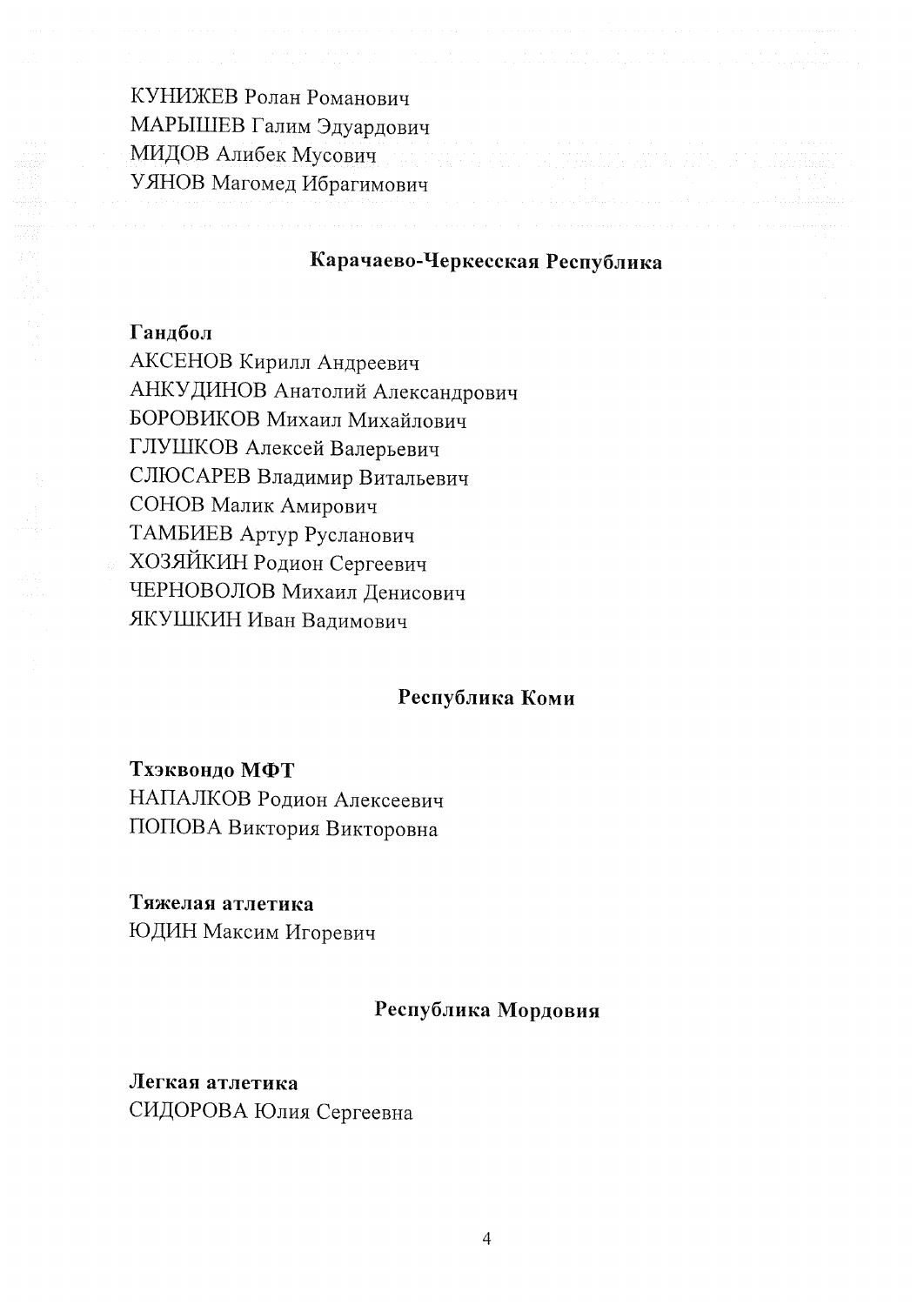# Республика Саха (Якутия)

Легкая атлетика НЕЧАЕВ Александр Петрович

#### Пулевая стрельба

БАНДЕРОВА Марина Александровна ГОТОВЦЕВА Алина Иннокентьевна

Спорт лиц с поражением ОДА ГОТОВЦЕВА Диана Александровна

Спортивная борьба КИРИЛЛИН Петр Кузьмич

# Республика Северная Осетия - Алания

#### Дзюдо

ХУБУЛОВА Ирэна Сослановна

### Рукопашный бой

АХВЕРДОВ Тигран Михайлович КОЖОВ Сараждин Кадрович

## Спортивная борьба

КАРДАНОВ Магомет Аланович

## Республика Татарстан

#### Корэш

РАДЖАБОВ Рубин Джалилович ТИМЕРГАЛИЕВ Рузаль Рамилевич ФАХРУТДИНОВ Ильсаф Робертович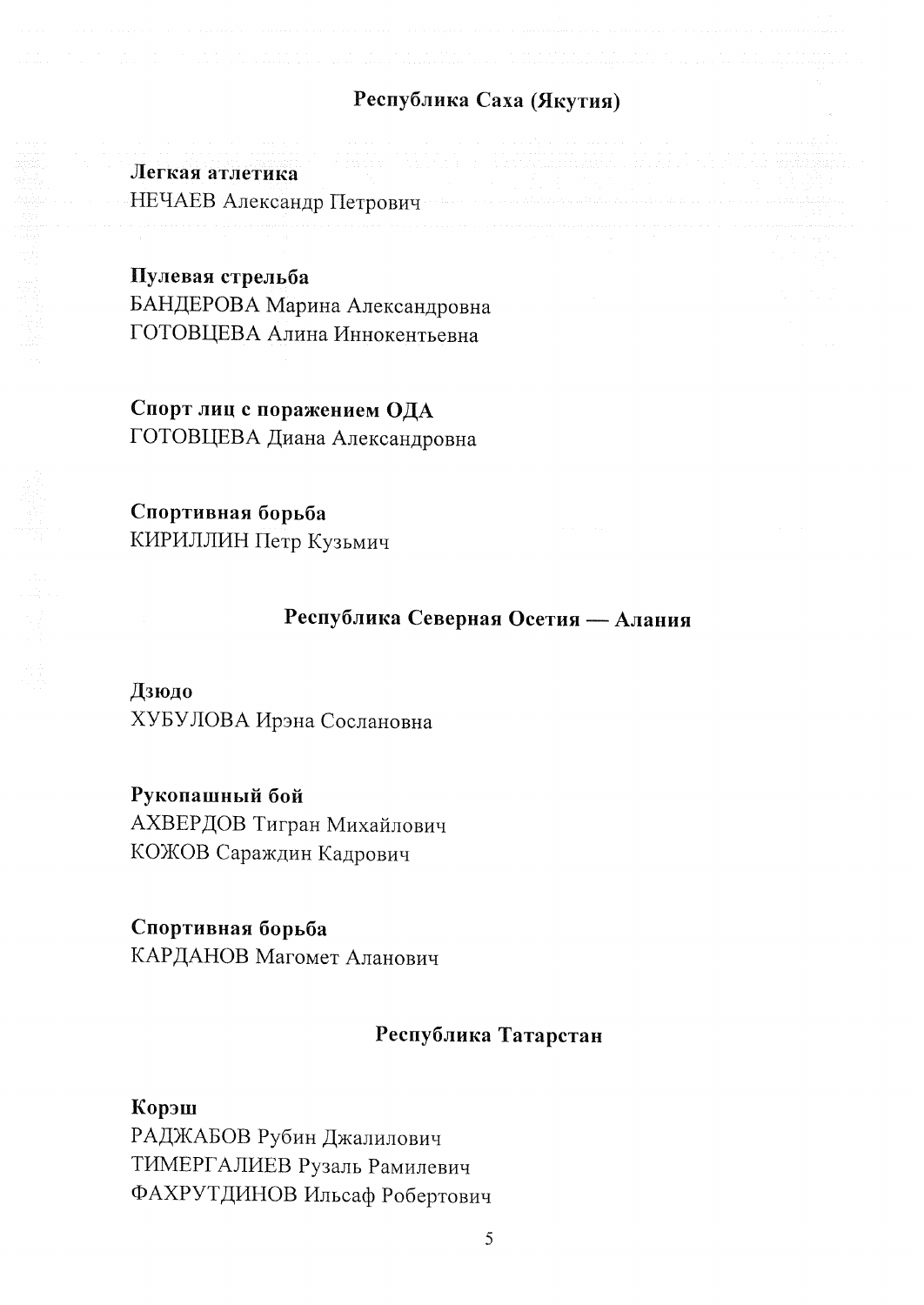ХАСАНШИН Ильмир Идрисович ШАЙХАЙДАРОВ Загид Марселович

# Плавание ЧЕРКАСОВ Дмитрий Александрович

## Подводный спорт

АНГЕЛУЦЕ Ксения Алексеевна ПОЛИКАРПОВА Дарья Анатольевна

## Самбо

ИВАНОВ Вячеслав Васильевич НИКИТИН Никита Максимович ШАГАБУТДИНОВ Рустам Ринатович

## Спортивная борьба

ЗУБРИН Тимур Андреевич

## Шахматы

ФАЙЗРАХМАНОВ Рамиль Дамирович

## Республика Тыва

Спортивная борьба ЧАМЗЫН Амир Айдашович

## Удмуртская Республика

Плавание БАЛАНДОВ Максим Олегович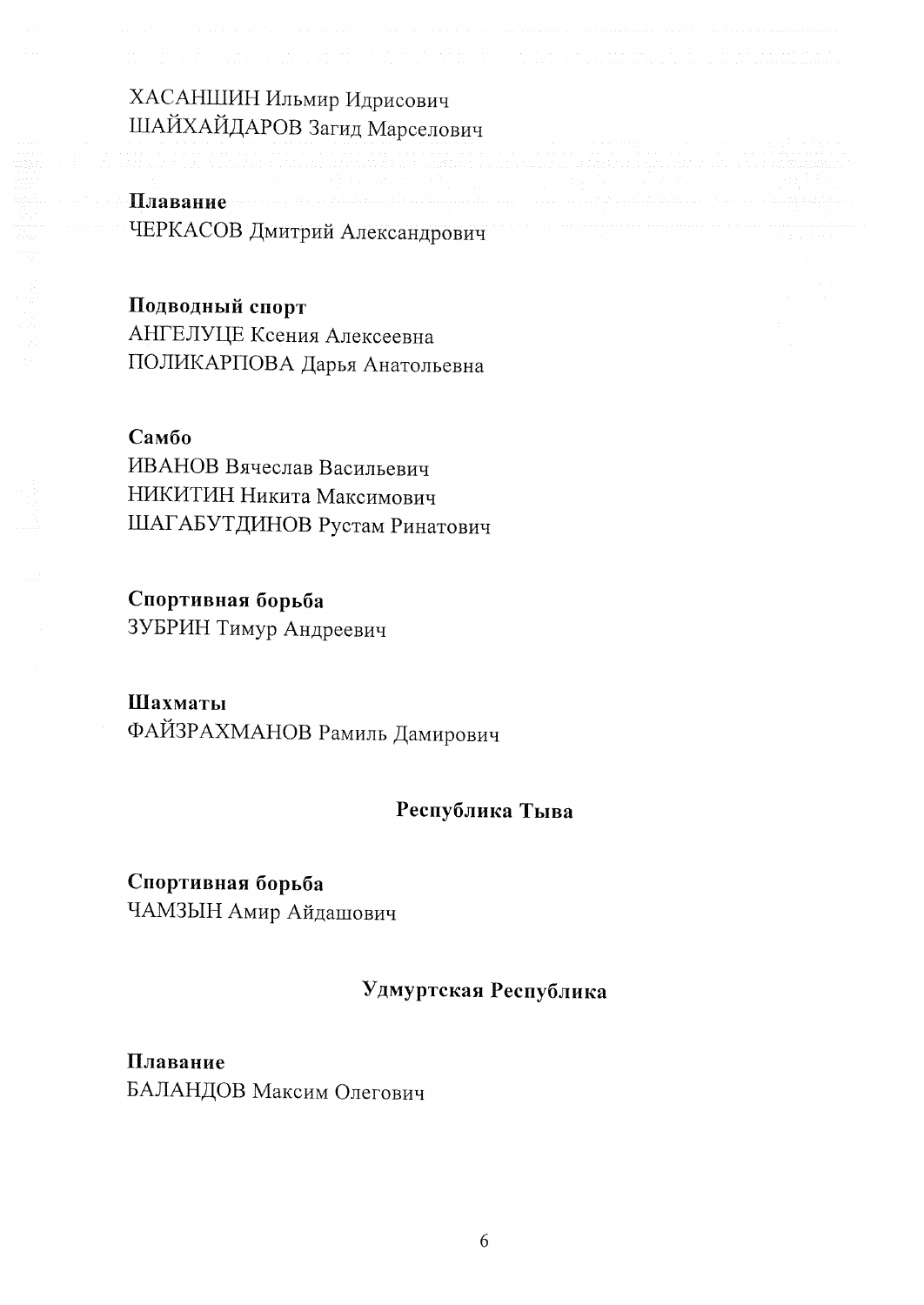## Пулевая стрельба

ЗАГРЕБИНА Дарья Игоревна МОРИЛОВ Антон Сергеевич ПОРОШИН Данил Романович ПОТЕХИН Кирилл Юрьевич

### Стендовая стрельба

АРЕКЕЕВА Надежда Александровна

#### Республика Хакасия

## Пауэрлифтинг УСТЮГОВ Вадим Анатольевич

# Рукопашный бой ХУСЕЙН Фархад Абдульрахимович ШЕЙКИН Глеб Евгеньевич

# Чеченская Республика

Дзюдо САНГАРИЕВ Адам Алиханович ШАХГИРЕЕВ Адам Салманович

## Спортивная борьба

АЛИЕВ Ислам Исмаилович ДАГАНАЕВ Зелимхан Зайнадиевич ДАШАЕВ Абдул-Кедир Доккаевич ИБЛАЕВ Ильяс Ярагиевич ХАТУЕВ Турпал-Али Абдалович ЦАЦАЕВ Абдулла Саид-Эминович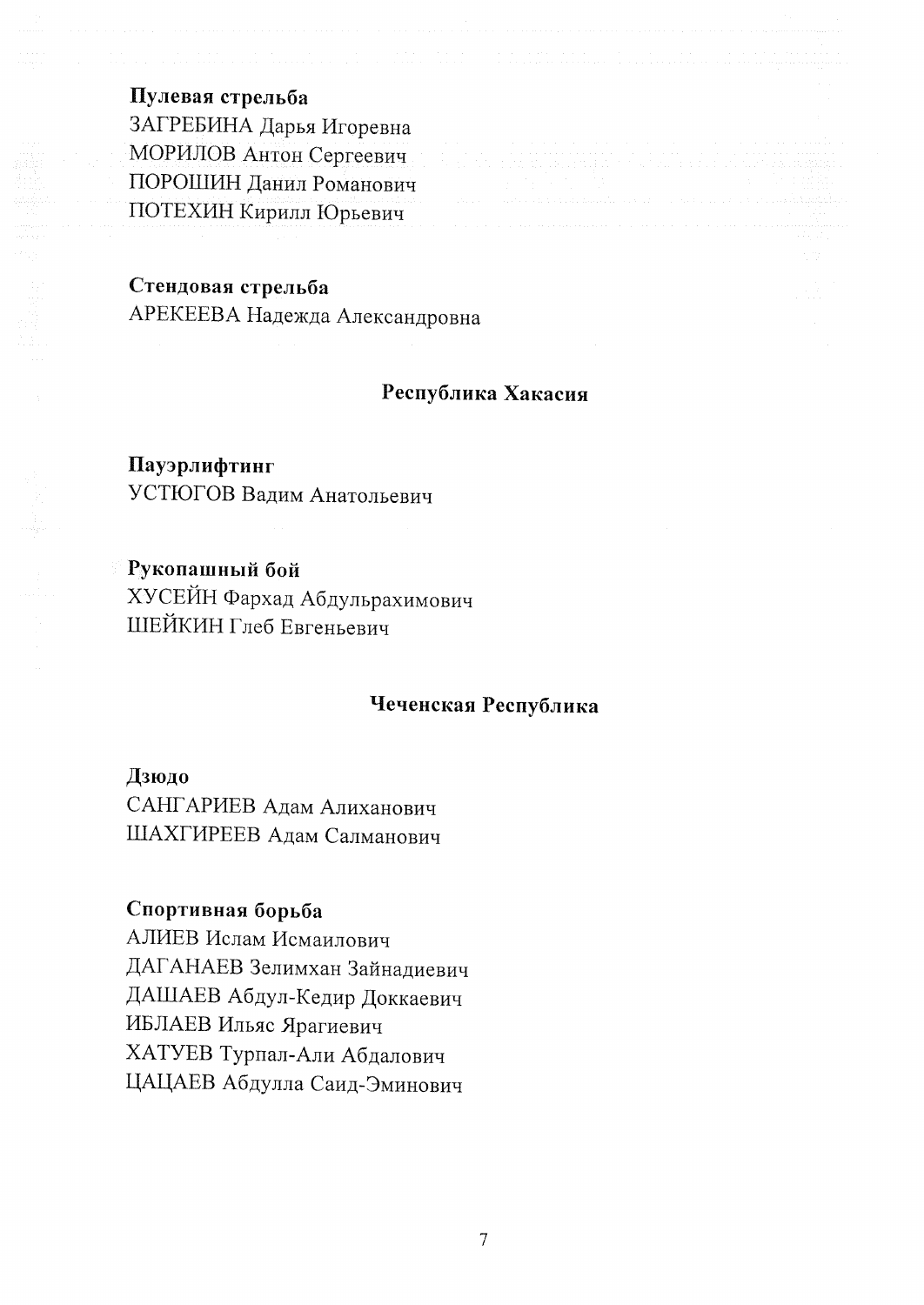## Алтайский край

#### Бодибилдинг

РАХМОЛИН Ринат Салаватович

#### Скалолазание

ПЛЯСКИНА Мария Юрьевна

#### Спортивный туризм

ГУСЕВ Александр Владимирович

#### Универсальный бой

ИВАШИН Александр Викторович НЕГМАТОВ Рустамжон Эркинжонович СОЛОВЬЕВ Иван Васильевич ШАБАШОВ Даниил Денисович

#### Краснодарский край

### Баскетбол

ЕМЧЕНКО Владислав Олегович

#### Дзюдо

АРБУЗОВ Тимур Денисович БАТЧАЕВ Денис Шамильевич КАРЕКЯН Кристина Хачиковна

#### Мотоциклетный спорт

ОРЛОВ Алексей Владимирович ТОЦКИЙ Евгений Валентинович

#### Пулевая стрельба

САВИНА Дарья Антоновна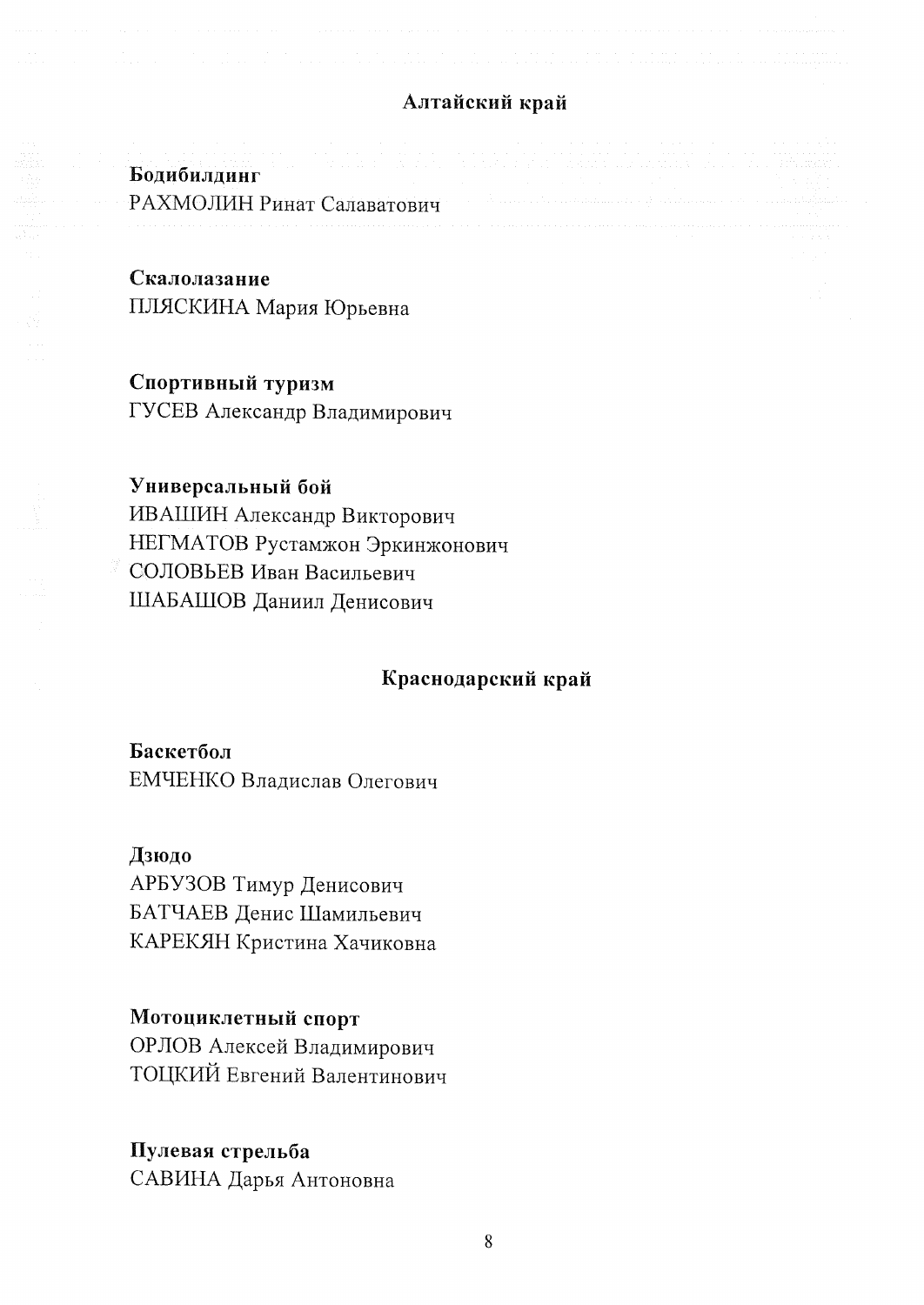Спортивный туризм СЛЮСАРЬ Сергей Анатольевич

# Стендовая стрельба БОЧКОВОЙ Андрей Алексеевич

## Красноярский край

Дзюдо МУСТАФИН Даниил Тимурович РАДИОНОВ Егор Николаевич

Северное многоборье КУСАМИН Евгений Нуриддинович

Спортивная борьба ВШИВКОВ Андрей Владимирович

### Пермский край

Рукопашный бой БОЧКАРЕВ Артём Николаевич

Скалолазание ГРЕБЕНЬЩИКОВА Елизавета Витальевна ЗВОНАРЕВА Ксения Дмитриевна

Спортивный туризм МОХОВ Игорь Михайлович РАНДЕ Александр Янисович

**Y**uy КИСЛИЦЫН Василий Дмитриевич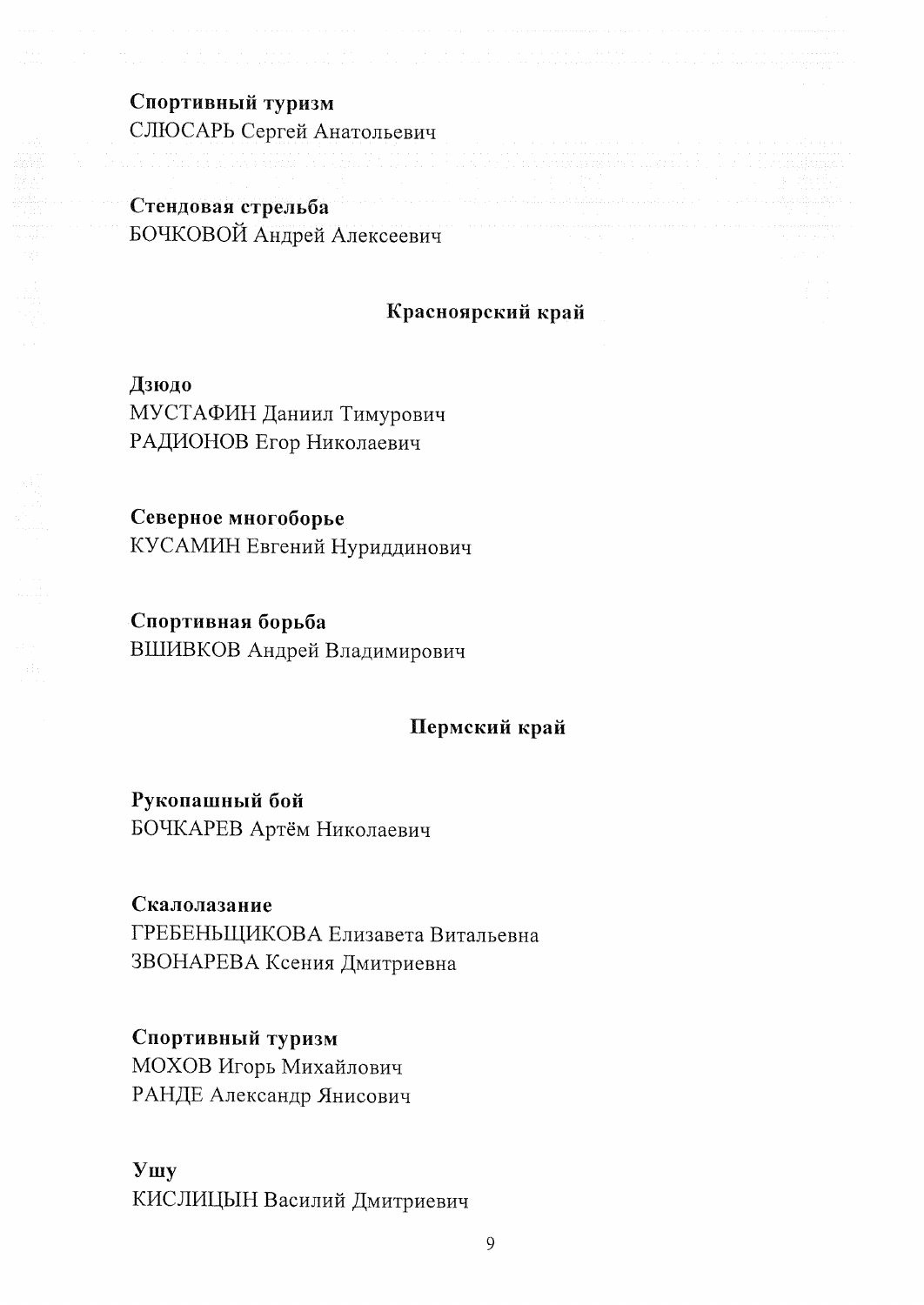КОРЯКИН Евгений Алексеевич МУХАМАТУЛЛИНА Анна Сергеевна УСОЛЬЦЕВ Артем Дмитриевич

#### Приморский край

Парусный спорт ДАНИЛЬЧЕНКО Данил Евгеньевич ДАРОВСКИХ Дмитрий Игоревич ДЕНИСОВ Денис Юрьевич КУЛАБУХОВ Родион Владиславович МИРОНОВ Дмитрий Александрович ПАШКОВ Максим Павлович ФЁДОРОВ Павел Игоревич ФЕДЮКИН Александр Александрович

# Смешанное боевое единоборство (ММА)

САНИЕВ Динар Фанисович

## Спортивный туризм

ШКРЯБИН Владимир Викторович

#### Ставропольский край

## Спортивная борьба СУЛТАНГУСЕЙНОВ Амир Шамильевич

### Архангельская область

# Пулевая стрельба ПРОСВИРНИН Ростислав Андреевич СКОМОРОХОВ Илья Владимирович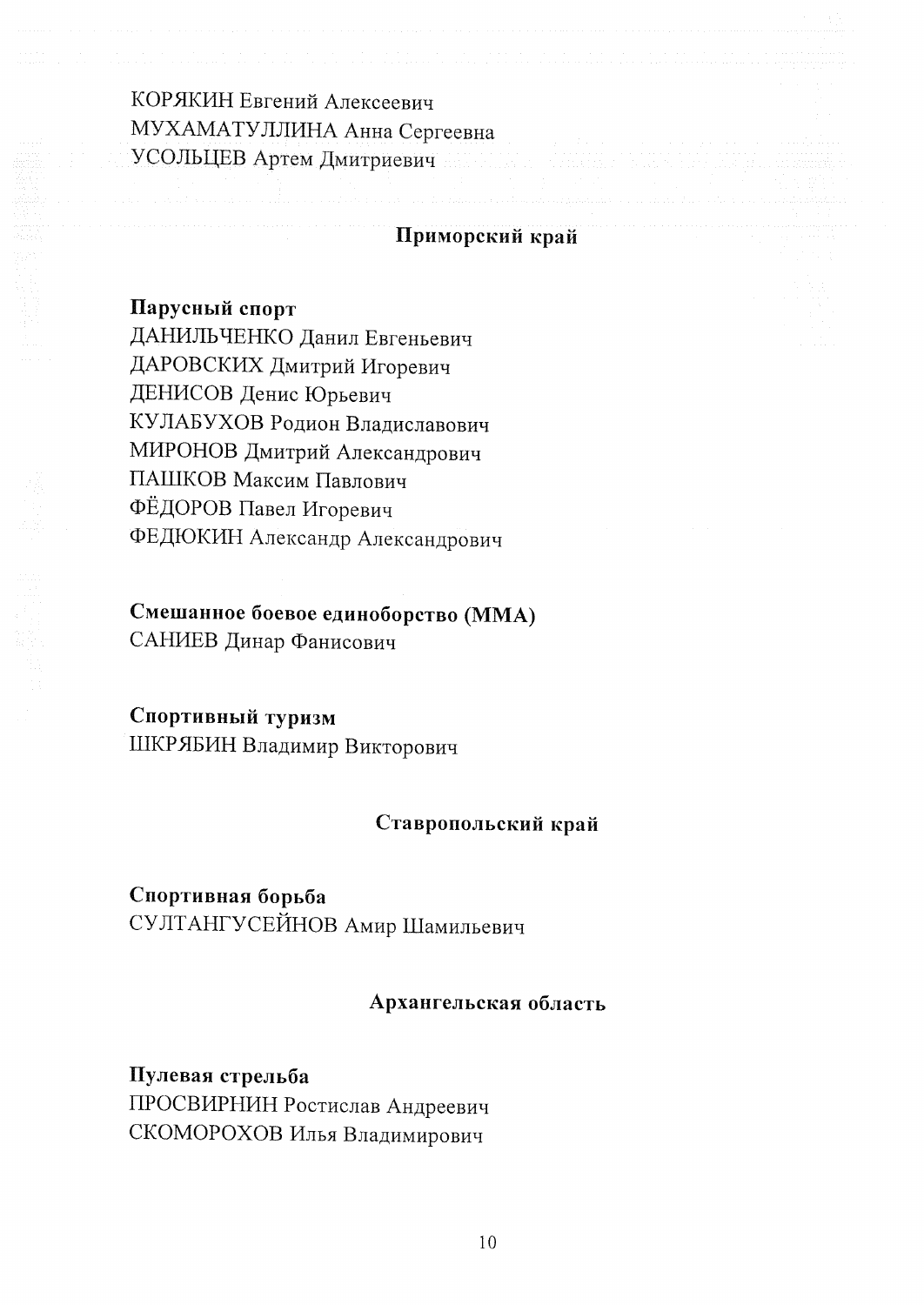## Белгородская область

Гандбол КАЛИНИН Дмитрий Вячеславович КНЯЗЕВ Руслан Александрович

#### Плавание

ОСЕТРОВА Мария Романовна ШИНКАРЕНКО Матвей Андреевич

## Пулевая стрельба

ЖИЛИНА Елена Васильевна

# Спортивный туризм

БЕЛЯКОВ Владислав Александрович ТАТАРИНЦЕВ Виктор Викторович

# Художественная гимнастика

ШАТРОВА Екатерина Сергеевна

#### Владимирская область

# Пулевая стрельба

ПОЛЯКОВА Алина Михайловна

### Волгоградская область

# Смешанное боевое единоборство (ММА) ГАРДАШОВ Магамед Исаевич ПАНКОВ Дмитрий Игоревич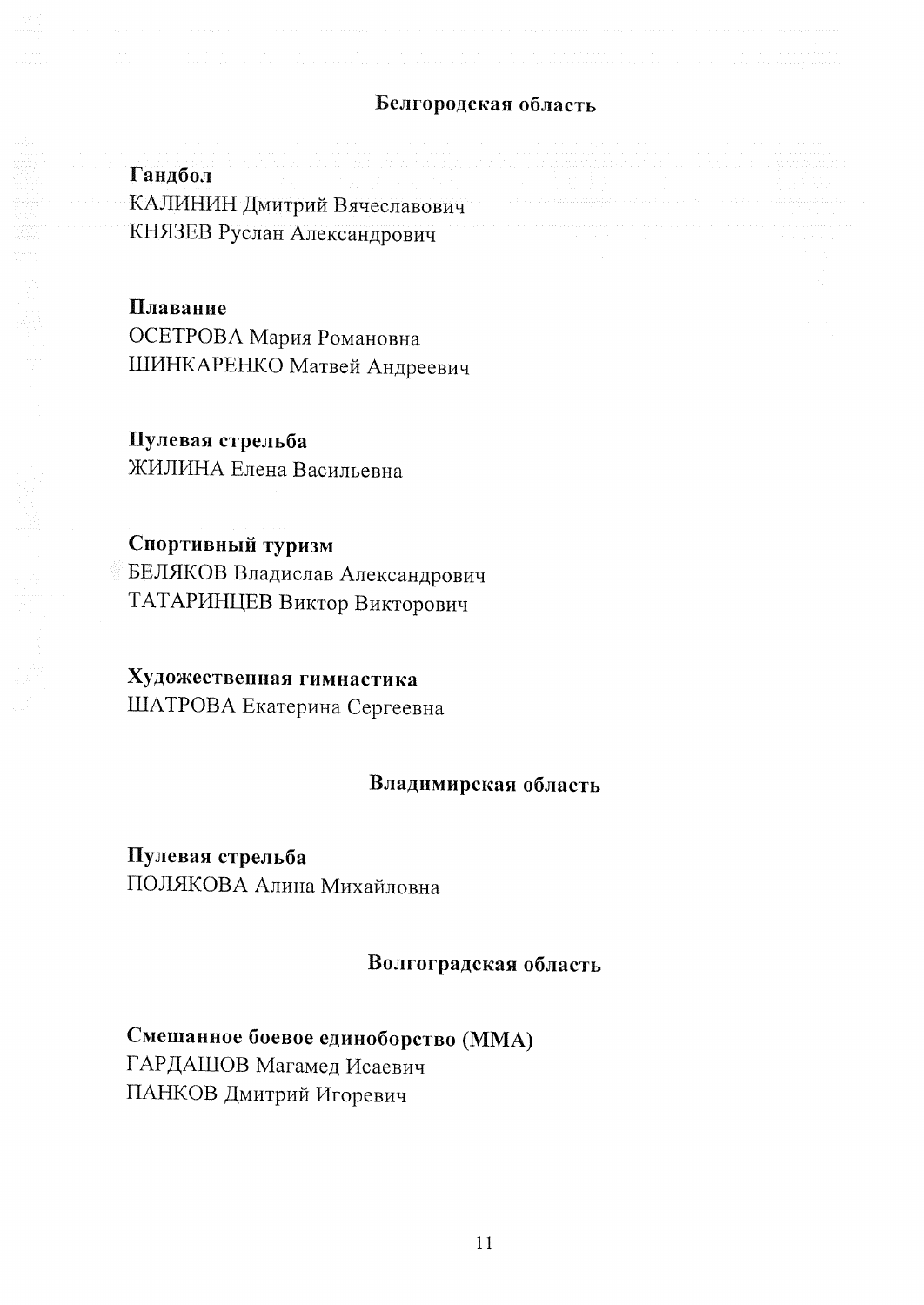#### Воронежская область

## Стендовая стрельба

ТАРАСЕНКО Серафима Романовна

#### Ивановская область

Армрестлинг АРХИПЕНКО Максим Александрович

### Настольный теннис

БОЯРКИН Евгений Александрович

#### Самбо

САТЫЕВ Евгений Алексеевич

## Спортивное ориентирование

МАСЛОВ Леонид Алексеевич

### Художественная гимнастика

ЗЕЙНАЛОВА Александра Владимировна КОСИХИНА Мария Витальевна СМИРНОВА Полина Евгеньевна ФЕДОРУК Яна Романовна ШЕСТОВА Арина Сергеевна

## Иркутская область

Дзюдо ДОРОФЕЕВ Владислав Юрьевич

## Легкая атлетика

АНАНЬЕВ Олег Сергеевич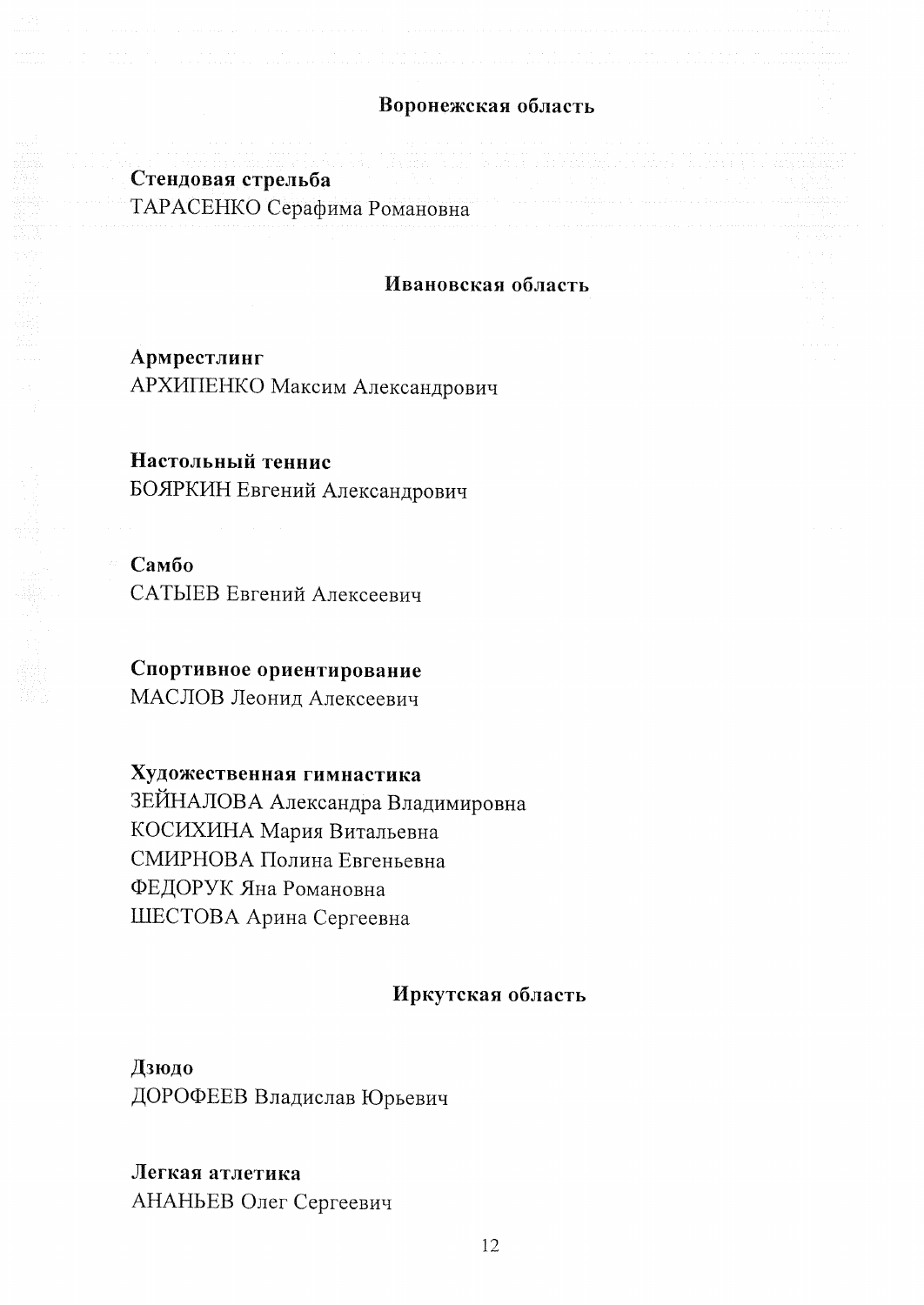| Плавание                                                           |  |
|--------------------------------------------------------------------|--|
| ГИДАСПОВ Михаил Константинович                                     |  |
| КАПАЕВ Павел Дмитриевич по полно политика и политика и по политика |  |
| ПЕРЕВЕЗЕНЦЕВ Артем Алексеевич                                      |  |
| ПОТАПОВ Андрей Владимирович                                        |  |
|                                                                    |  |

#### Калужская область

Плавание ПУТРО Александр Николаевич

#### Кемеровская область

Конный спорт САВИНА Алена Юрьевна

Рукопашный бой ВАСИЛЬЕВ Никита Евгеньевич

Спортивная борьба БОЙДОЕВА Даяна Кирилловна ХОЛНАЗАРОВ Шохин Синоевич ШЕМЯКОВА Екатерина Сергеевна

Стрельба из лука КУЗНЕЦОВА Ольга Александровна

### Кировская область

Пулевая стрельба ОНОСОВА Анастасия Владимировна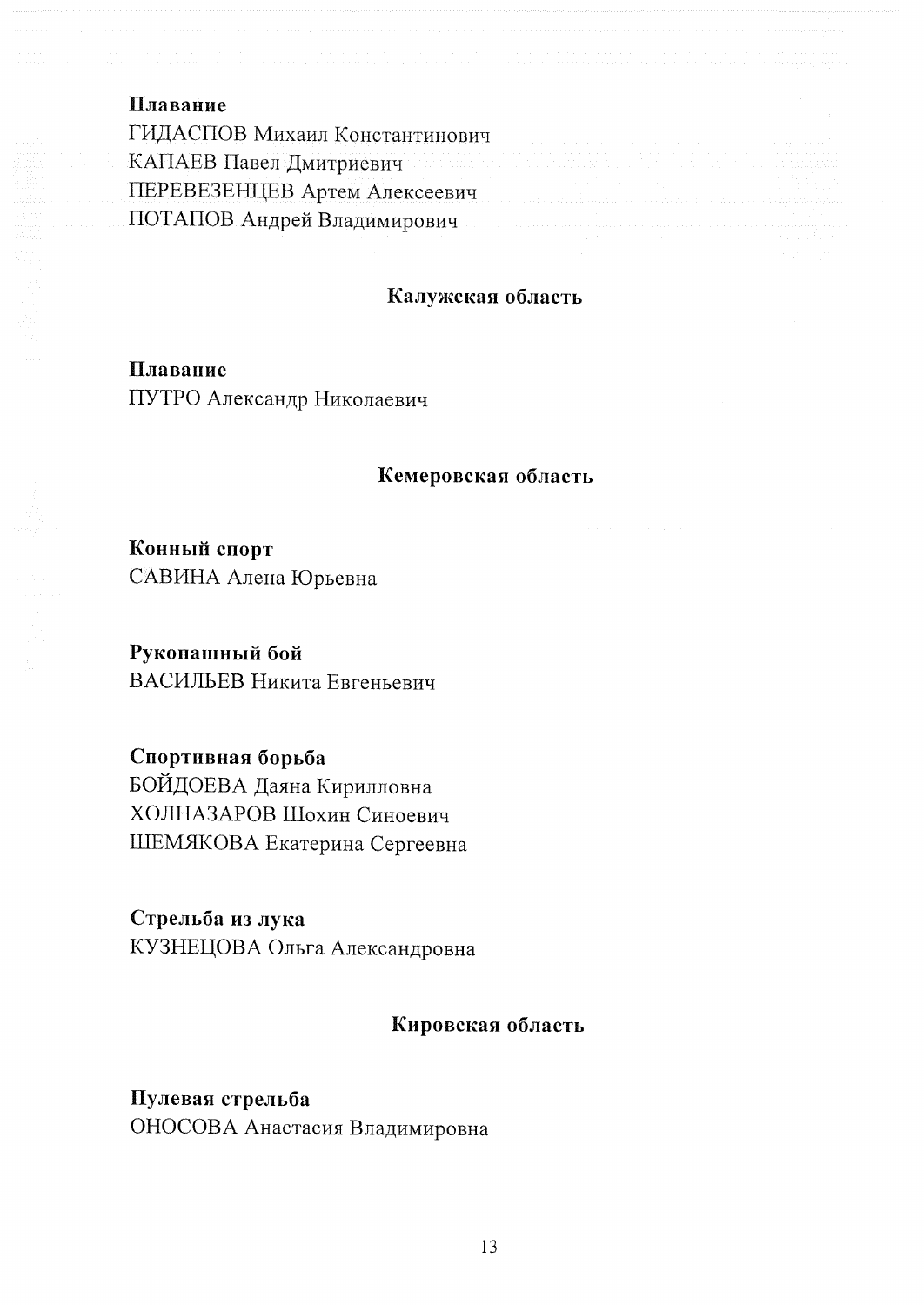| Спорт лиц с интеллектуальными нарушениями                         |                                                                 |                                                                                                      |
|-------------------------------------------------------------------|-----------------------------------------------------------------|------------------------------------------------------------------------------------------------------|
| ТОКМИН Константин Николаевич                                      |                                                                 |                                                                                                      |
| ШАКИРОВ Антон Эдуардович императоров и последников и политических |                                                                 |                                                                                                      |
| ЯКИМОВ Алексей Владимирович                                       | a di kacamatan ing kacamatan sa kacamatan ing Kabupatén Bangung | the company of the company of the company<br>the company's company's com-<br>the company of the com- |
|                                                                   |                                                                 | the contract of the contract of the con-<br>the company's company's and                              |

## Костромская область

Пауэрлифтинг ЖИЛЬЦОВ Николай Юрьевич

#### Курганская область

Пулевая стрельба ПАРШИНЦЕВА Александра Олеговна

# Ленинградская область

Лыжные гонки ОНЫШКО Ксения Сергеевна

#### Липецкая область

Плавание СТРОИТЕЛЕВА Дарья Дмитриевна

Стендовая стрельба ЯРОШЕНКО Даниил Владиславович

#### Московская область

## Лыжные гонки КОРОТКОВА Татьяна Алексеевна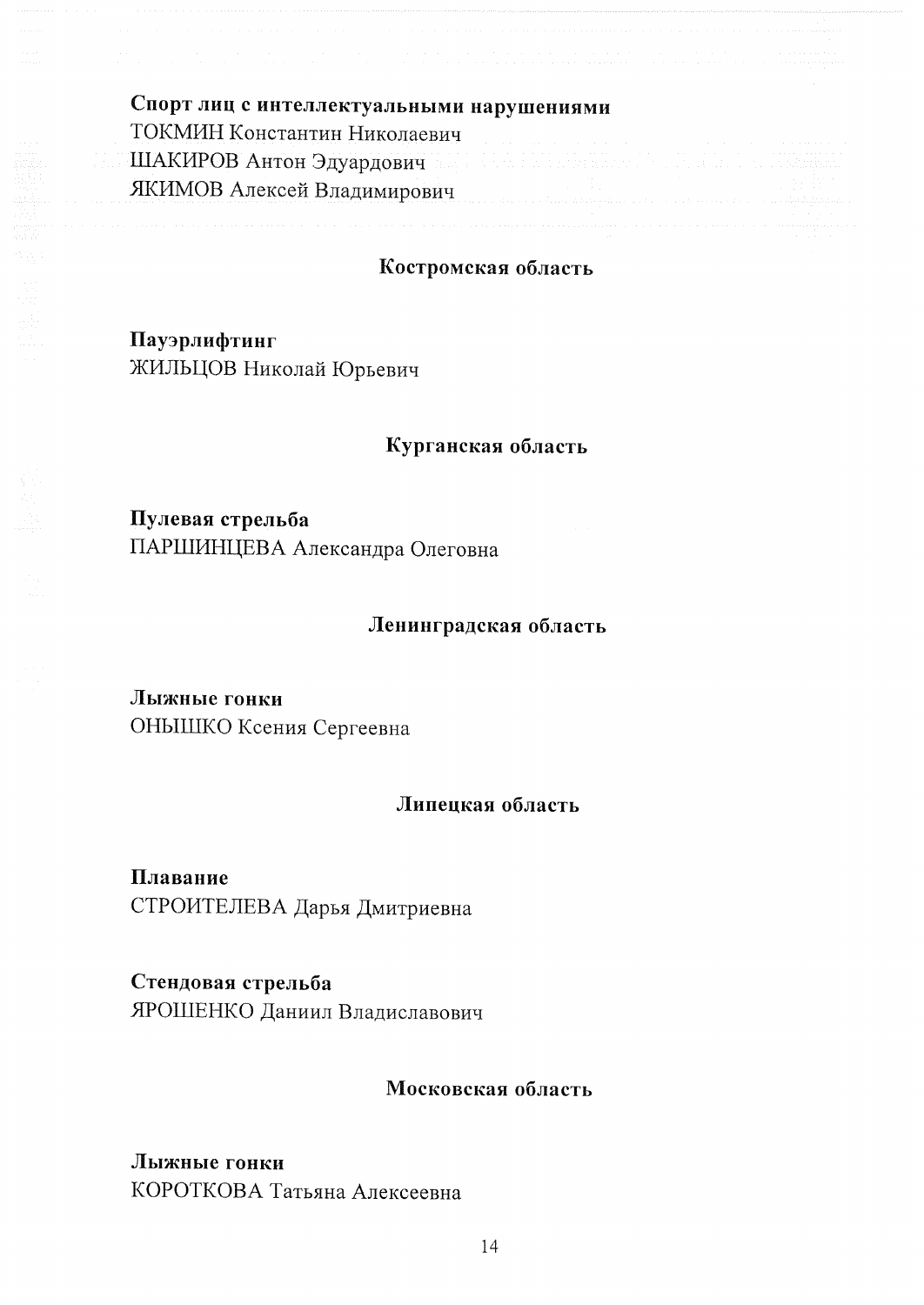### Парусный спорт

КРУТИКОВ Роман Николаевич ПЕШКОВА Ксения Андреевна УДАЛОВ Вячеслав Алексеевич

Плавание ХОХЛОВ Артём Андреевич

Пулевая стрельба БОРОВАЯ Валерия Сергеевна

## Самбо

ПЕТУХОВА Анна Константиновна ЯНКИН Егор Леонидович

#### Спортивная борьба

БОТОВА Анна Васильевна МАГОМЕДОВ Магомед Камалутдинович ШЕРИЕВ Али Асланович

#### Спортивный туризм

ЛЯМИН Антон Евгеньевич

## Стендовая стрельба

КАСПЕРСКИЙ Вадим Петрович КОРЧАЖКИН Илья Владимирович МАЗУРИНА Наталья Владимировна РЫБАЛКО Сергей Петрович ТРОШНЕВ Константин Викторович ЮРЧЕНКО Максим Юрьевич

#### Танцевальный спорт

ВЫСЛОУХ Вероника Андреевна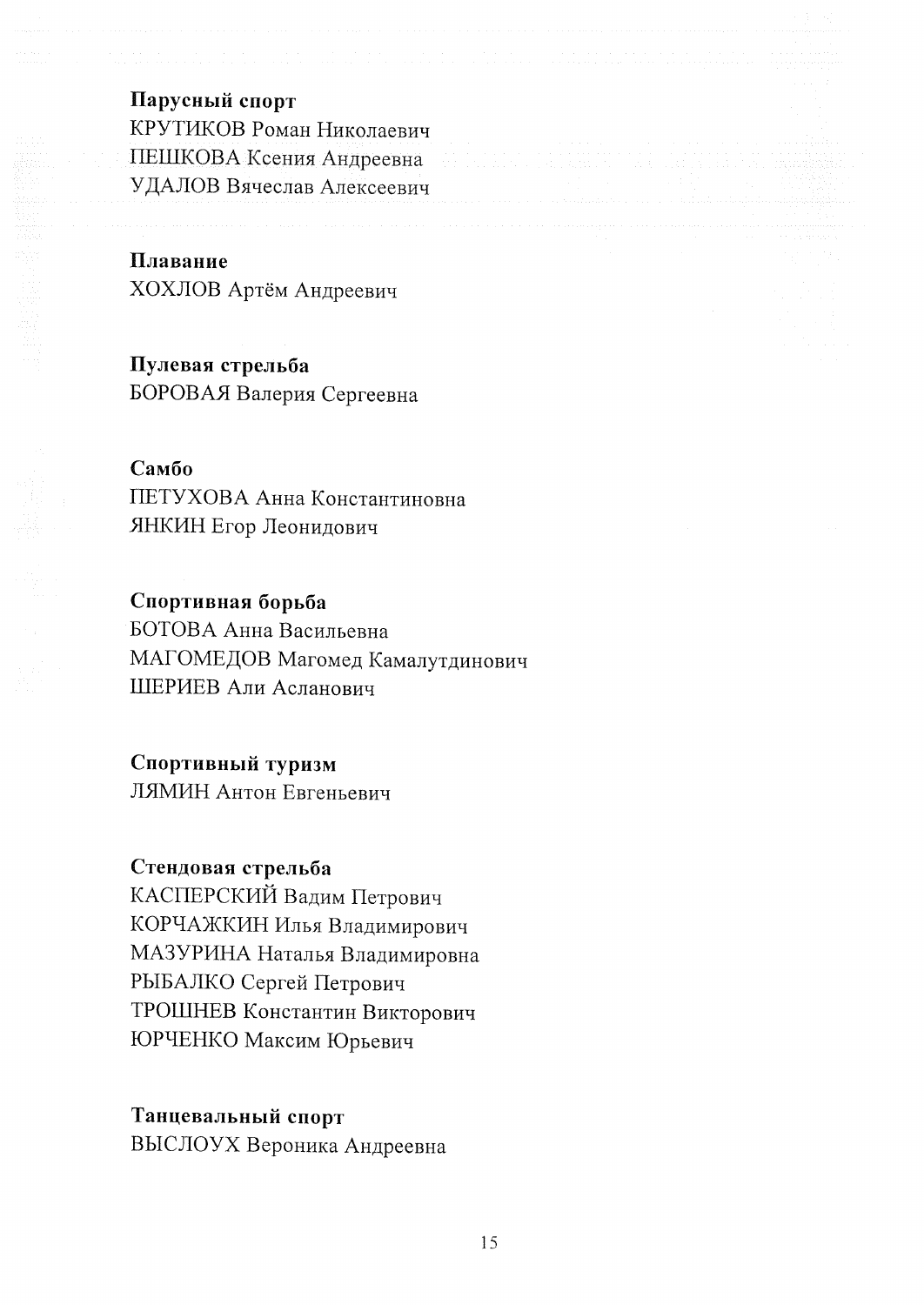# Тхэквондо ЗДОР Ксения Викторовна

## Мурманская область

## Парусный спорт

ГОРЛОВА Иванна Александровна

#### Нижегородская область

#### Тхэквондо

КУЧИНА Виктория Викторовна

### Новосибирская область

### Биатлон

ДЕНИСОВА Анастасия Сергеевна ДЮЖЕВА Кира Евгеньевна

### Велосипедный спорт

МАЛЕРВЕЙН Любовь Сергеевна

### Спортивная аэробика

ВАШЕТИНА Алина Витальевна ВОЛОНТЫРЕЦ Светлана Игоревна ХАПЕРСКАЯ Элина Романовна

### Тяжелая атлетика

ЛУКЬЯНЕНКО Игорь Константинович

## Художественная гимнастика

ДРУЧИНИНА Снежана Антоновна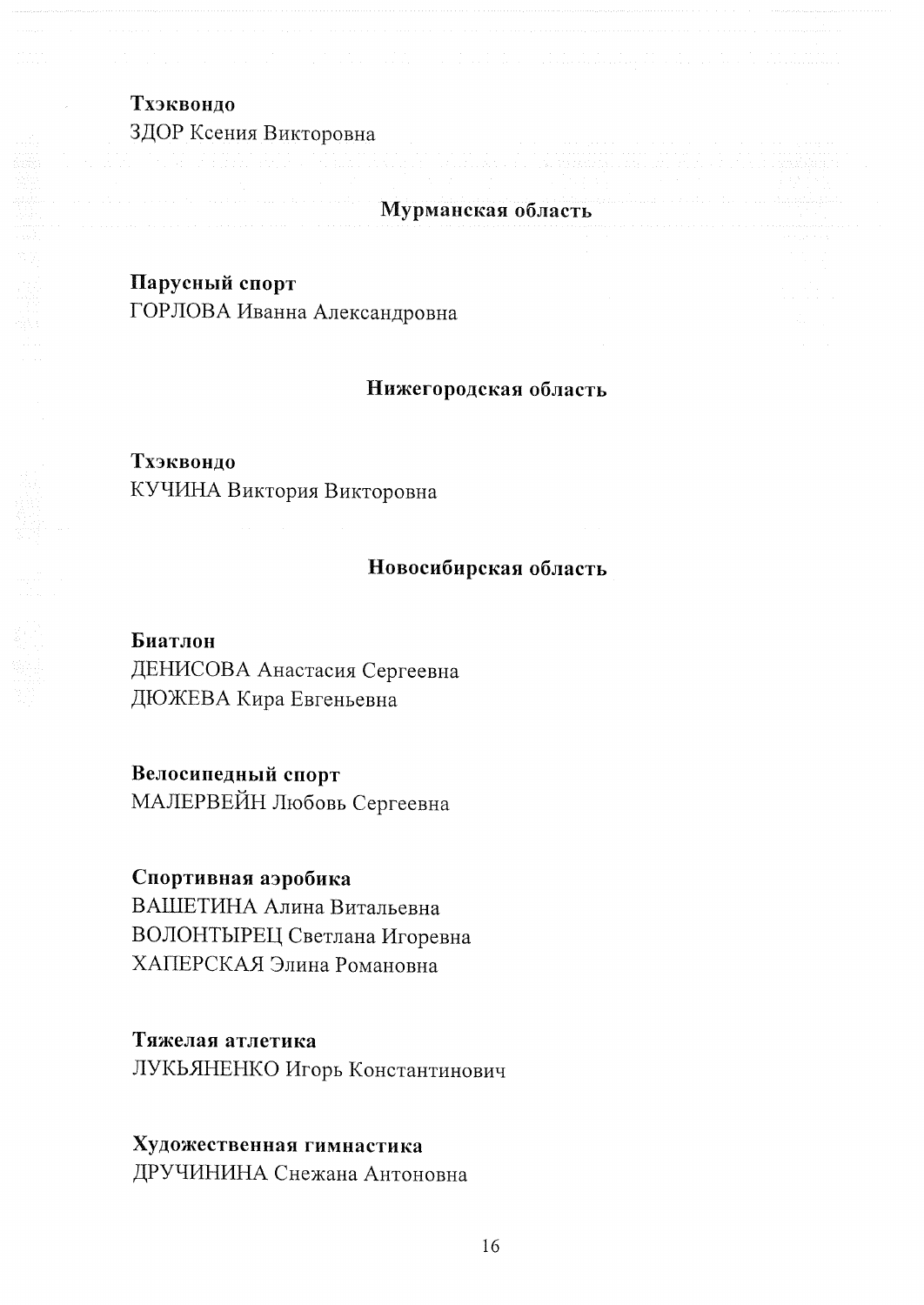### Омская область

| a a canal and the angle of a canal and a canal and a canal and a canal and and a canal and a canal and a canal                                                                                                                                                                                                                                                 |                                                           |                                                                                                 |  |                          |
|----------------------------------------------------------------------------------------------------------------------------------------------------------------------------------------------------------------------------------------------------------------------------------------------------------------------------------------------------------------|-----------------------------------------------------------|-------------------------------------------------------------------------------------------------|--|--------------------------|
| a provided the extended of the contract of the second contract of the contract of the contract of the contract of the contract of the contract of the contract of the contract of the contract of the contract of the contract<br>d <u>e A</u> rthur (norman mar and no hair na hair na haifi 25. no na man mara matamata ng amang na hair na hair ng mambaban |                                                           |                                                                                                 |  |                          |
| Кикбоксинг                                                                                                                                                                                                                                                                                                                                                     | アンティー ちょうしょう かいしょう しゅうしょう しゅうしょう しゅうしょう しゅうしょう しゅうしょう あいし | the contract of the contract of the contract of the contract of the contract of the contract of |  |                          |
| НЕРСИСЯН Арман Лазарович                                                                                                                                                                                                                                                                                                                                       |                                                           |                                                                                                 |  | the contract of the con- |
| . A CARLO CARLO CO CARLO CARLO CARLO CARLO CARLO CARLO CARLO CARLO CARLO CON CARLO CARLO CARLO CON CONTRADOREDA                                                                                                                                                                                                                                                |                                                           |                                                                                                 |  |                          |

## Орловская область

#### Айкидо

ВЛАСОВ Александр Витальевич

### Кинологический спорт

КРАСНОПЕВЦЕВА Елена Владимировна

#### Ростовская область

Дартс ТЫЛИК Максим Николаевич

## Спортивная борьба

ЛУКИНА Полина Николаевна

#### Рязанская область

#### Джиу-джитсу

АСКАРОВ Али Мулкадар Оглы ВОЛКОВ Андрей Викторович ЕГОРОВ Егор Александрович МАХМУДОВ Азизжон Муродбекович ОЛЕЙНИКОВ Александр Витальевич СИДЕЛЬЦЕВ Георгий Алексеевич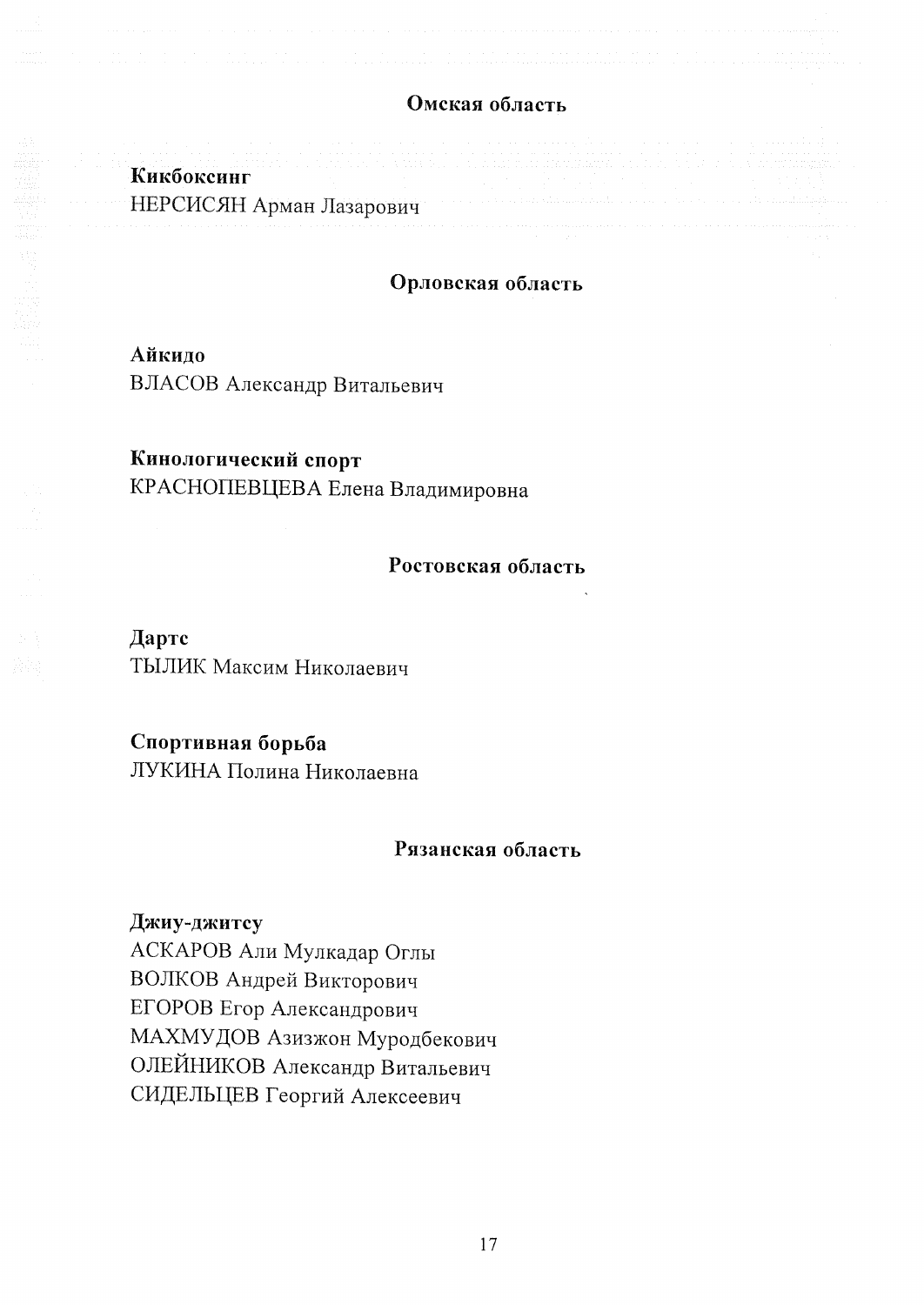#### Самарская область

# Дзюдо ЗОЛОВ Федор Анатольевич

## Каратэ

ПУЛЬКИН Егор Дмитриевич

Судомодельный спорт НЕМЕНОВ Егор Витальевич

#### Теннис

ГУРЬЕВА Анастасия Вячеславовна ЕРЕМИНА Елена Сергеевна ЖУКОВ Игорь Игоревич ТКАЧЕНКО Елизавета Дмитриевна

#### Универсальный бой

АРХИПОВА Анна Алексеевна

#### Саратовская область

Гандбол БЕЛЯЕВ Андрей Викторович БОЛОТИН Сергей Сергеевич ЕЛИСТРАТОВ Павел Юрьевич НИКАБАДЗЕ Давид Гиевич

Подводный спорт БАЛАКИН Никита Игоревич ШУТОВ Максим Сергеевич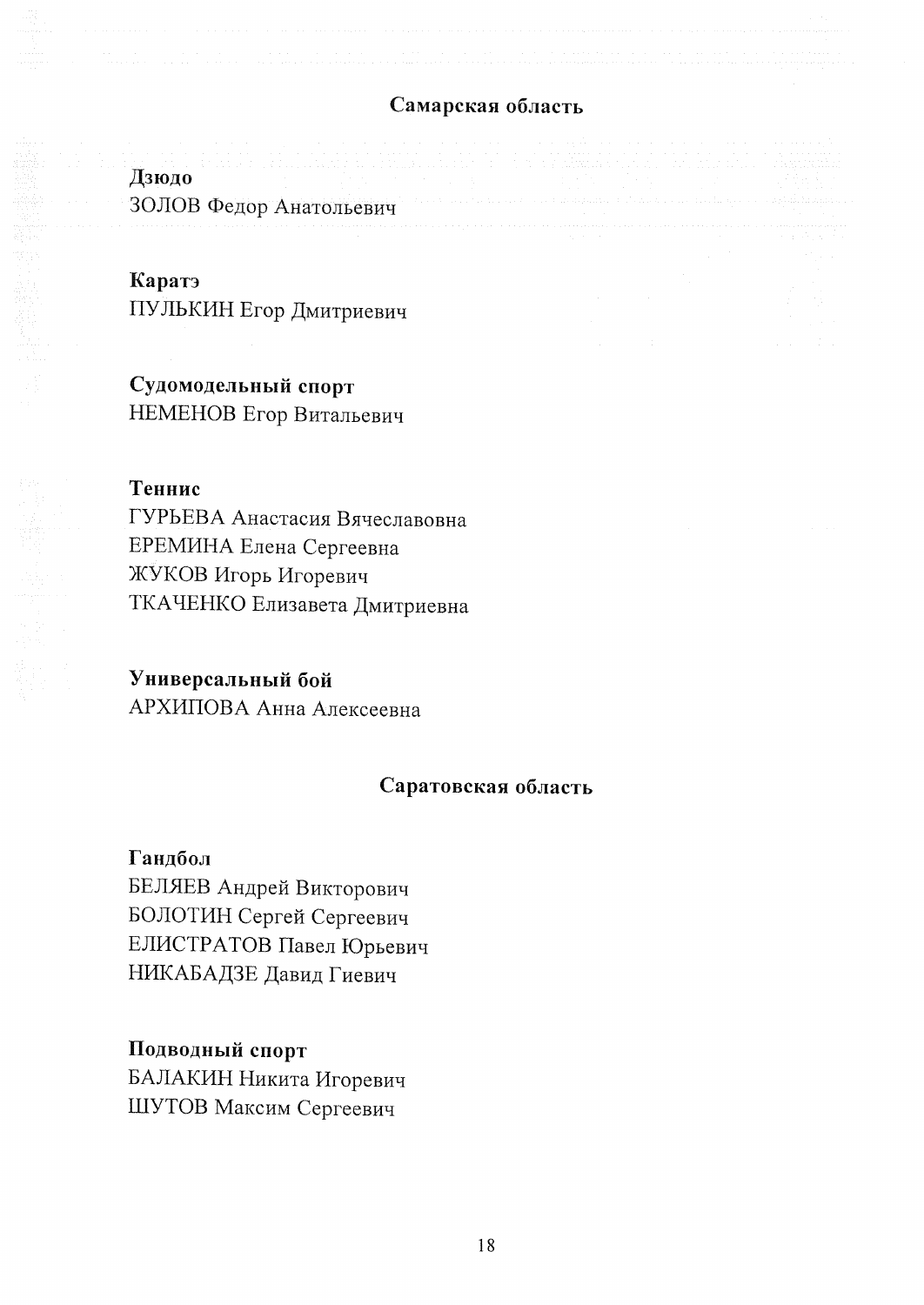### Свердловская область

## Автомобильный спорт

КОСАРЕВ Владимир Александрович

## Дзюдо

ЕФИМОВА Карина Александровна МУХИНА Ольга Дмитриевна РИЗОЕВ Шодмон Амируллоевич

## Лыжные гонки

МУРАЛЕЕВ Даниил Владиславович ТРУШНИКОВА Ксения Борисовна

## Настольный теннис

ВАСИЛЬЕВ Мирон Алексеевич СТЕПАНОВА Анастасия Руслановна

# Спортивная гимнастика

ЧУДИНОВСКИХ Михаил Олегович

#### Смоленская область

Каратэ БЕЛОНОГОВ Кирилл Михайлович

# Конный спорт

ЕЛИСЕЕВА Елизавета Дмитриевна

# Сумо ВИЦКОПОВА Лилия Дмитриевна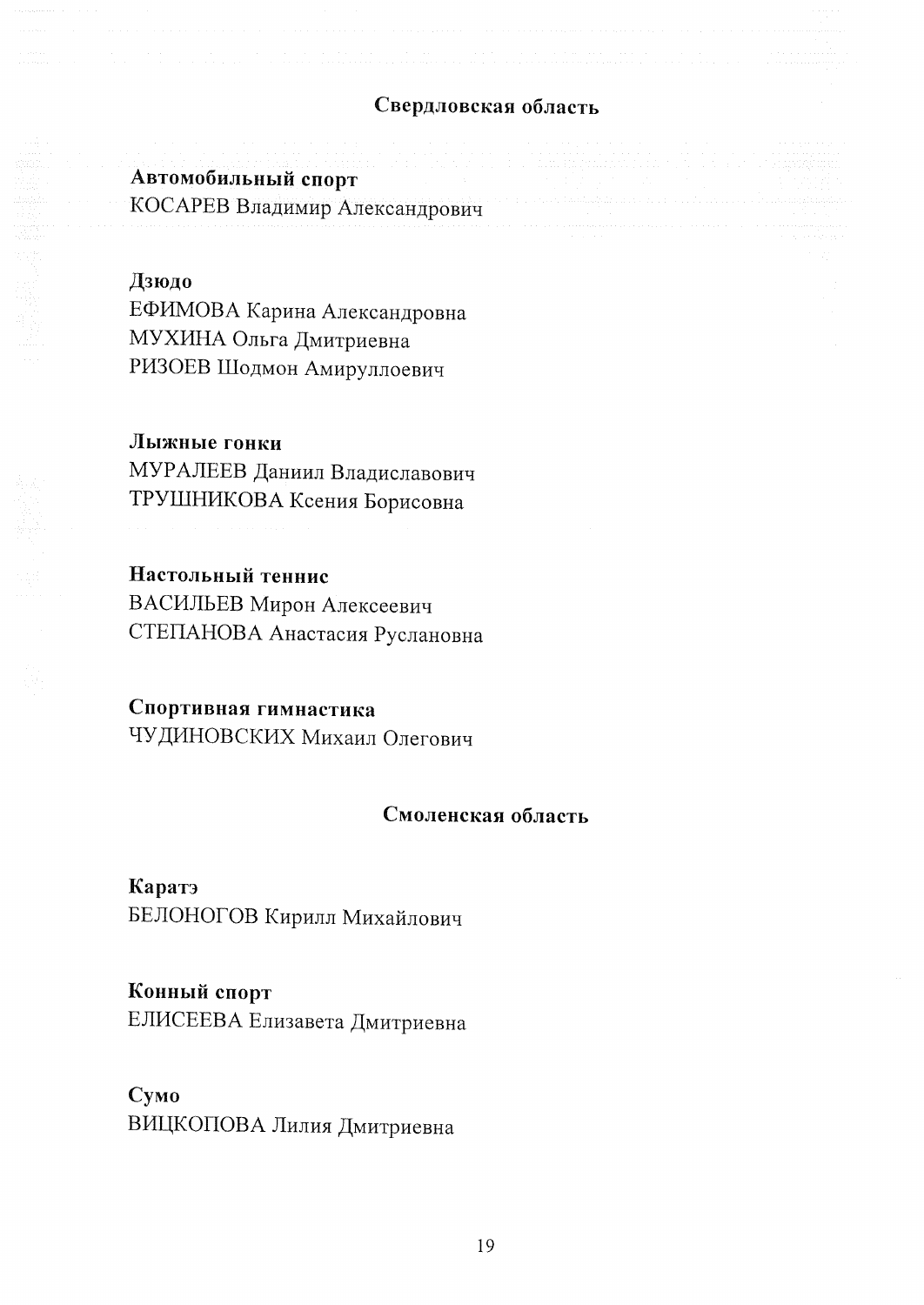### Тамбовская область

Практическая стрельба НЕЧЕПОРУК Андрей Владимирович

#### Тверская область

Гребля на байдарках и каноэ СИДОРОВ Савелий Александрович

Гребной спорт АРРАНС Ермакова Даниэль

## Дзюдо

ОНИЩЕНКО Мария Викторовна

# Практическая стрельба

ЭККЕРТ Наталья Яковлевна

Судомодельный спорт ДЕМЕНТЬЕВ Сергей Александрович

Томская область

Киокусинкай ГЕРМАН Вячеслав Антонович

Спорт глухих БОРИСОВА Анастасия Владимировна ТРУСОВА Марина Анатольевна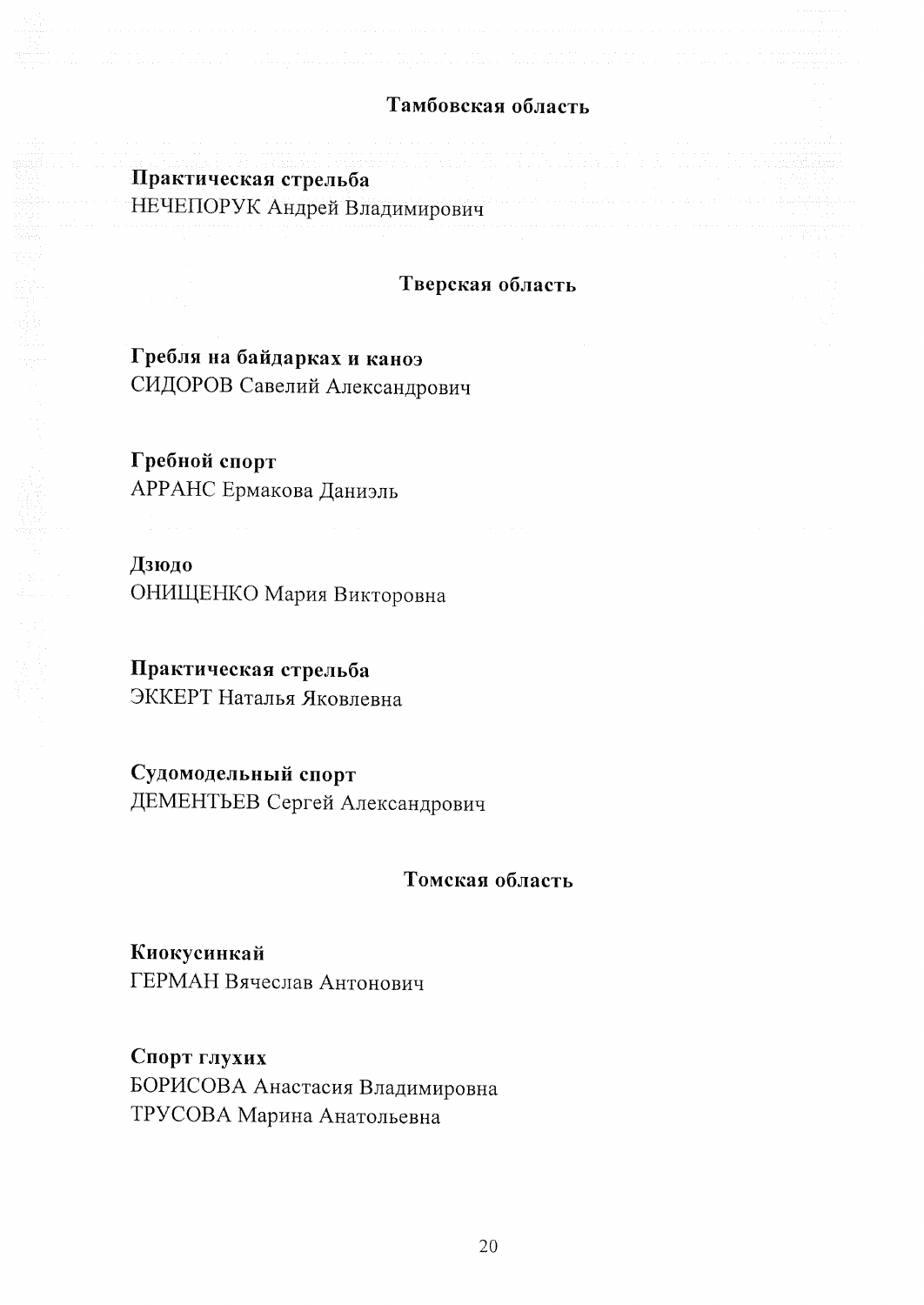## Тульская область

| in the companies and the companies of the companies of the companies of the companies of the companies of the second companies of the companies of the companies of the companies of the companies of the companies of the com<br>Рукопашный бой |  | an an thair an Daoine ann an chuid ann an chuid an chuid ann an chuid an Anaich an chuid an ainm air air aiche<br>the contract of the contract of<br>1000 PM A 2010 PM A 2010 PM A 2010 PM A 2010 PM A 2010 PM A 2010 PM A 2010 PM A 2010 PM A 2010 PM A 2010 PM A 20 |  | and the state of the state.                                                                                                                                                                                                                                          |
|--------------------------------------------------------------------------------------------------------------------------------------------------------------------------------------------------------------------------------------------------|--|-----------------------------------------------------------------------------------------------------------------------------------------------------------------------------------------------------------------------------------------------------------------------|--|----------------------------------------------------------------------------------------------------------------------------------------------------------------------------------------------------------------------------------------------------------------------|
| the control of the control of the con-<br>АРХИПОВ Никита Юрьевич                                                                                                                                                                                 |  |                                                                                                                                                                                                                                                                       |  | 그 사람들은 그 사람들은 아이들이 아니라 아이들은 아이들을 하고 있다. 이 사람들은 아이들이 아니라 아이들이 아니라 아이들이 아니라 아이들이 아니라 아이들이 아니라 아니라 아니라 아니라 아니라 아니라<br>e en 1970 en 1970 en 1970 en 1970 en 1970 met kant het en 1970 met konstanten en 1970 en 1970 maar handels kon<br>the contract of the contract of |
|                                                                                                                                                                                                                                                  |  |                                                                                                                                                                                                                                                                       |  |                                                                                                                                                                                                                                                                      |

#### Тюменская область

Рукопашный бой ПАВЛОВСКАЯ Оксана Алексеевна

Танцевальный спорт ЛОГАЧЁВА Елизавета Вадимовна

## Ульяновская область

Рыболовный спорт САЛИКОВ Сергей Петрович

Спортивная аэробика ИЗОТОВА Екатерина Сергеевна

### Челябинская область

Кикбоксинг АЛЮШКИН Никита Максимович

Прыжки в воду КУДРЯШОВ Данил Дмитриевич

Скалолазание ГАРЬКИНА Дарья Андреевна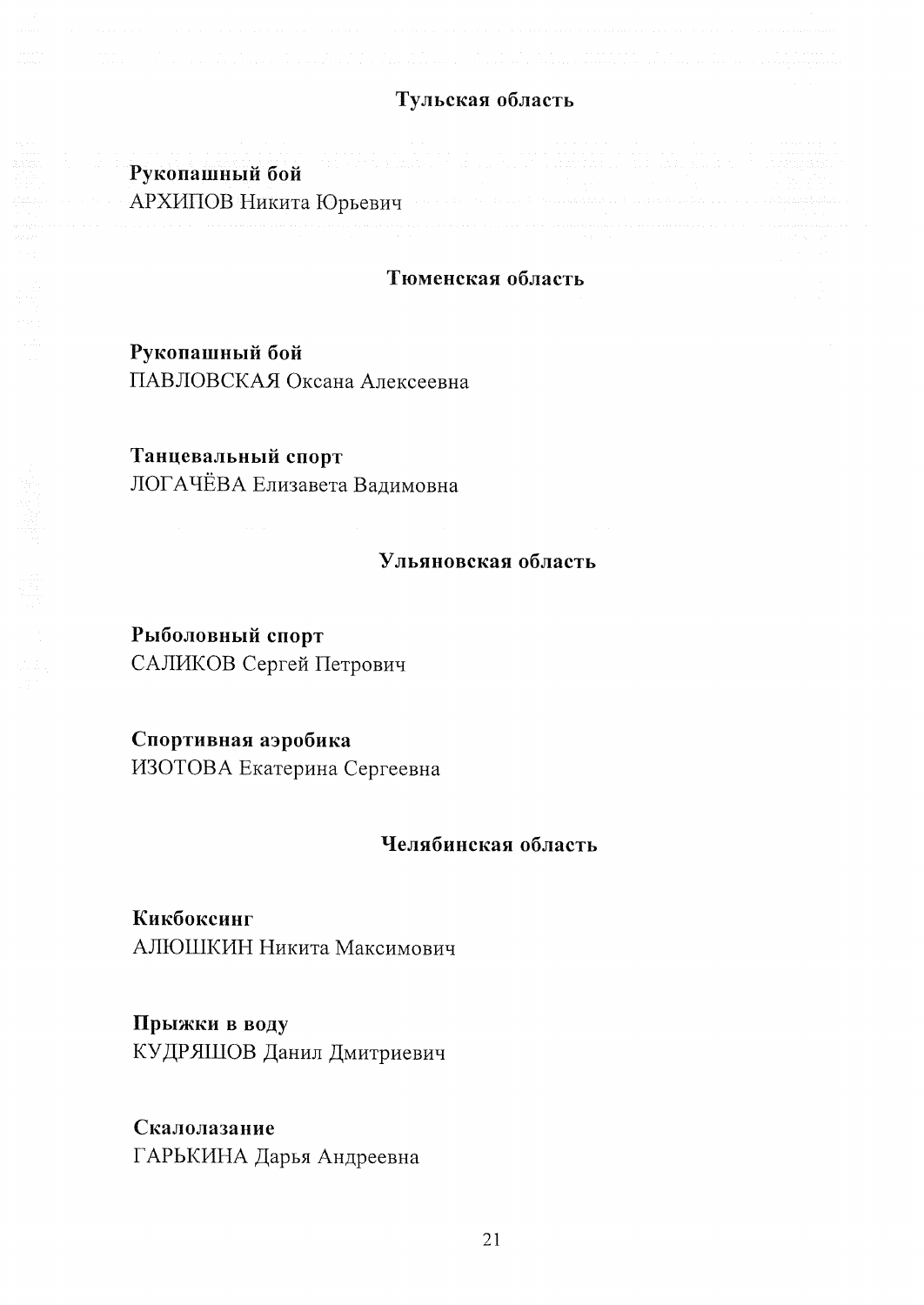Триатлон СОЛОВЬЕВ Артем Сергеевич

## Шашки НИКИШИН Кирилл Витальевич

### Ярославская область

Городошный спорт ЯКУНИНА Татьяна Игоревна

## Подводный спорт

СОЛОВЬЕВ Дмитрий Николаевич

#### Ненецкий автономный округ

### Северное многоборье

ДУРКИН Никита Петрович КРОПОТИНА Мария Николаевна ЛАТЫШЕВ Антон Алексеевич ЯВТЫСЫЙ Егор Валентинович

# Ханты-Мансийский автономный округ

#### Водное поло

АРБУЗОВА Анна Владимировна ЛЕОНОВА Анастасия Юрьевна САВИСЬКО Валерия Андреевна САВЧЕНКО Дарья Борисовна

#### Рукопашный бой

ТЕТЕКАЕВ Атай Расулович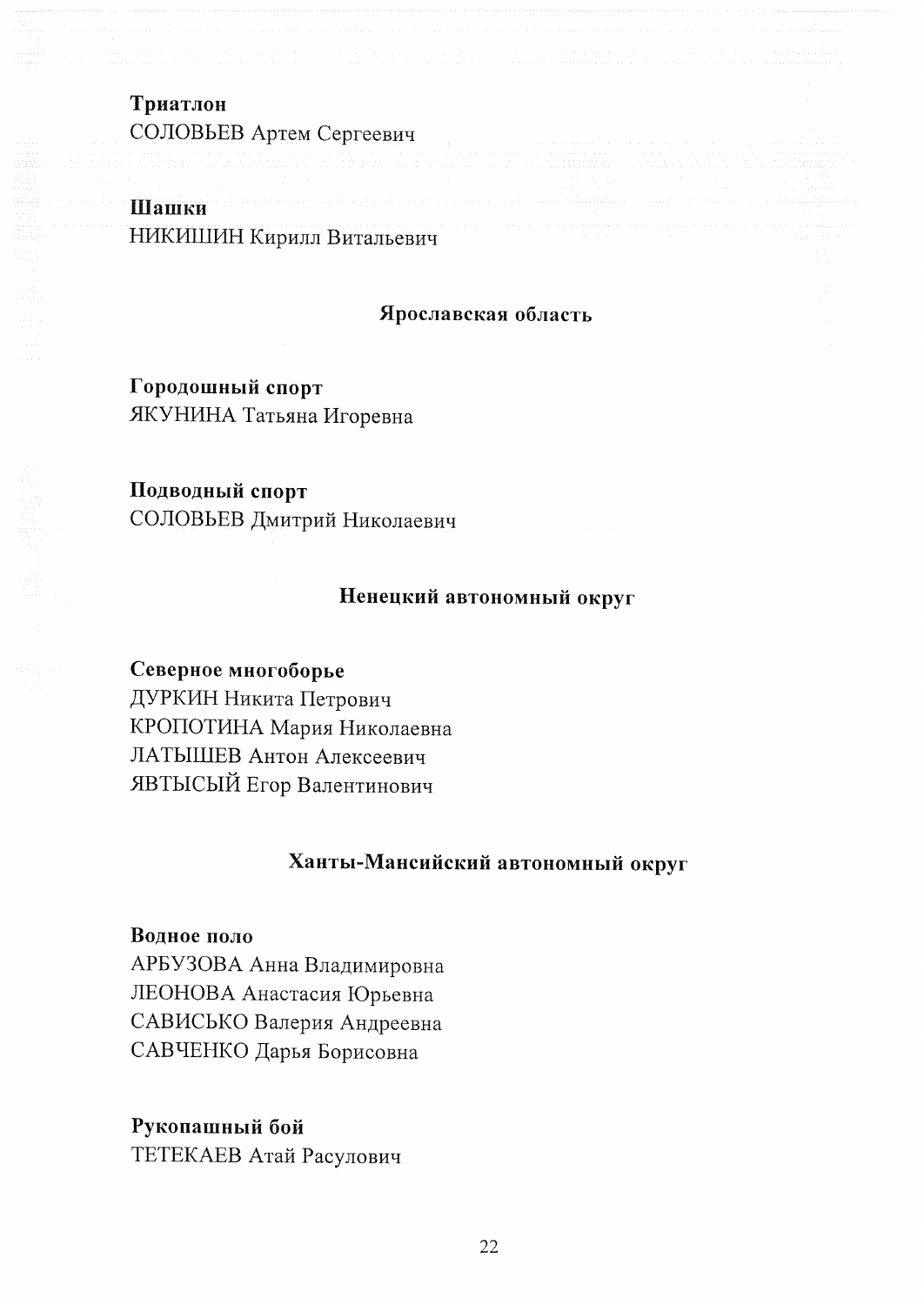Северное многоборье АЙВАСЕДА Юлия Эдуардовна ИУСИ Данил Сергеевич ЛАКИЕНКО Артем Сергеевич ЛУКЬЯНОВ Данил Евгеньевич СМОЛИН Максим Александрович СЫТЕНКО Николай Дмитриевич ЧУПРОВ Юрий Сергеевич

# Смешанное боевое единоборство (ММА) ЛАТИПОВ Эльдар Магомедович

#### Фигурное катание на коньках

РОМАСЮК Анна Григорьевна

#### город Москва

#### Велосипедный спорт

БАЛАЕВА Софья Дмитриевна КИСЛЯКОВ Алексей Львович

Водное поло

КАЗАНИНА Марина Павловна КОПЦЕВА Вера Борисовна МАЦКЕВИЧ Анна Сергеевна ШАПКИНА Анастасия Андреевна

#### Воднолыжный спорт

МАРТЫНОВ Денис Станиславович

### Гребля на байдарках и каноэ

ВОЕВОДКИН Андрей Вячеславович КУДИНОВ Даниил Васильевич НЕЧАЕВ Иван Максимович СИНЕЛЬНИК Артём Сергеевич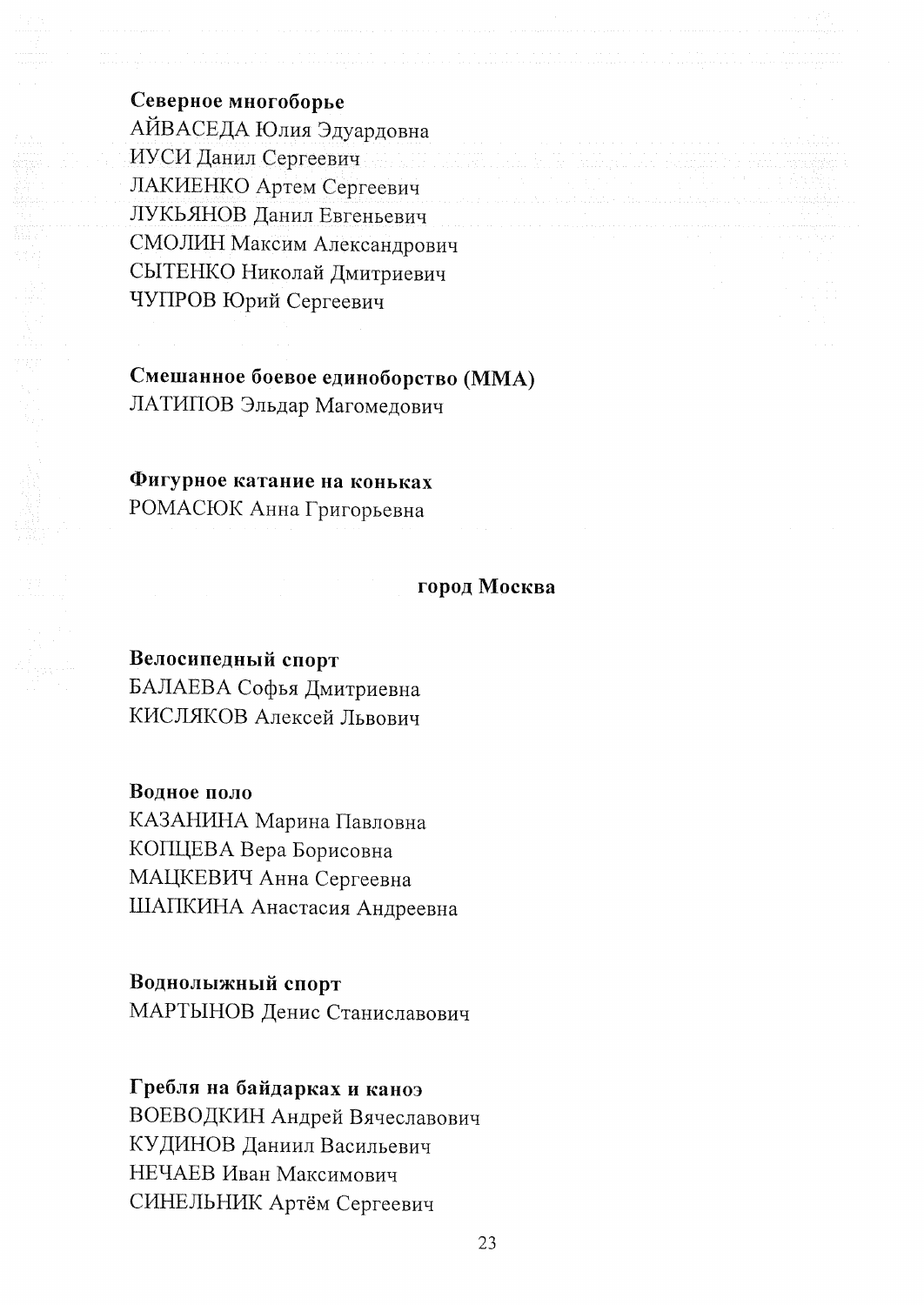## Кикбоксинг

КУЧМЕНОВ Инал Рустамович

## Легкая атлетика СОЛОВЬЕВ Александр Викторович

Лыжные гонки БОБКОВА Дарья Дмитриевна

#### Парусный спорт

МАЛЮГИН Даниил Алексеевич

#### Пауэрлифтинг

АНТОНОВ Дмитрий Павлович КОРОВИН Леонид Игоревич МУХОМОР Наталья Анатольевна РЫБЧИНСКИЙ Иван Александрович СТАРЦЕВ Игорь Александрович

#### Плавание

ГОРЧАКОВА Елизавета Руслановна КИСЛЁНОК Артём Олегович ПОПОВА Александра Кирилловна ЯЧМЕНЕВ Роман Дмитриевич

#### Практическая стрельба

АЛИЕВ Тимур Рустемович ДЕДЕГКАЕВ Сослан Ермакович ПОМИЛУЙКО Дмитрий Алексеевич ШТРИКУНОВ Алексей Николаевич ШУТЯЕВ Олег Вадимович

### Пулевая стрельба

МАЛЮКОВ Дмитрий Витальевич ХУХАШВИЛИ Михаил Юрьевич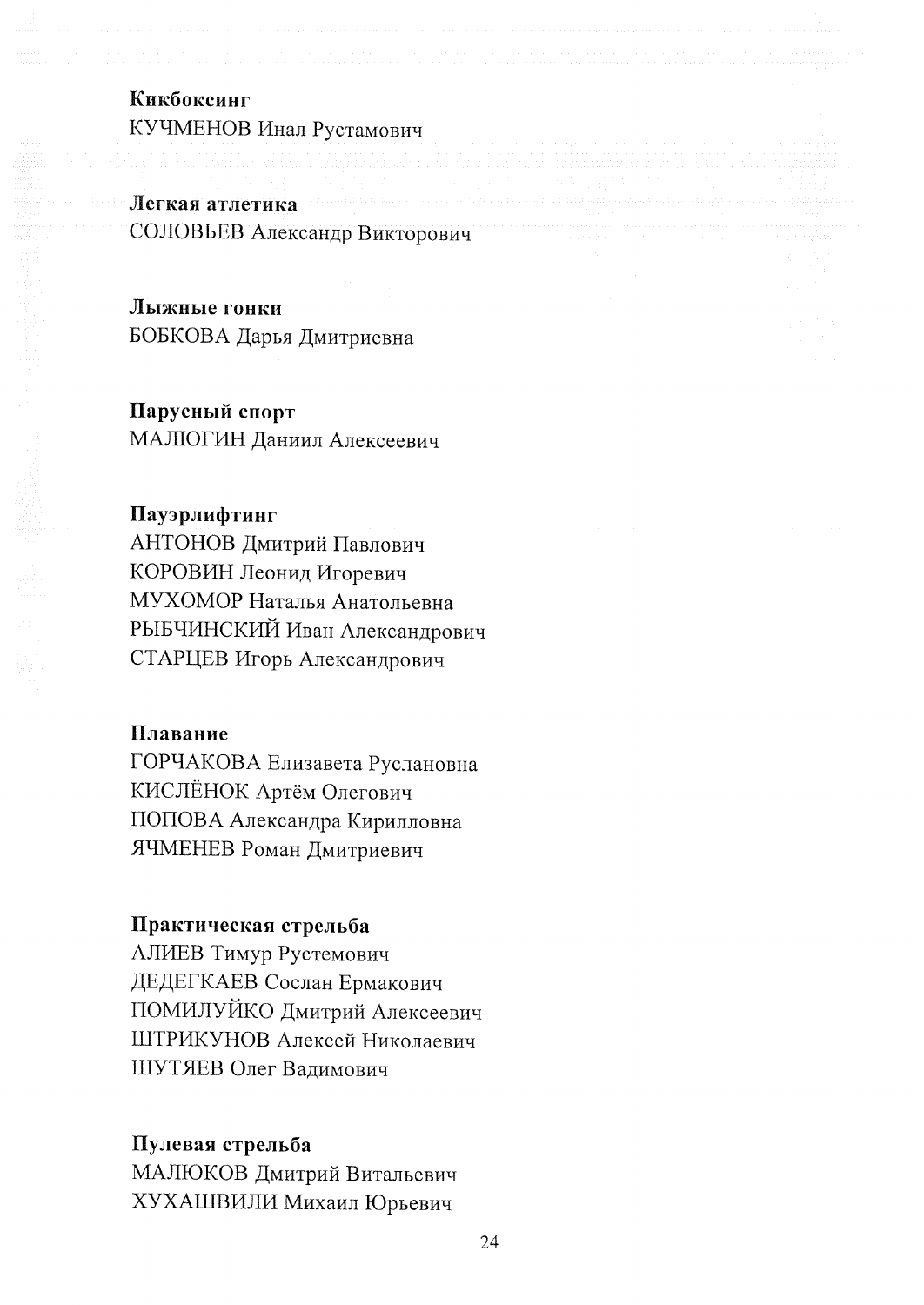## Самбо

МИШУНИН Аким Станиславович

Синхронное плавание

АЛЕКСЕЕНКО Стефания Сергеевна АЛЕКСИНА Анна Андреевна БЕЛЕНКОВА Василиса Михайловна ЖУКОВА Елизавета Дмитриевна КЛЯРИТСКАЯ Полина Константиновна МАТЯЖ Софья Андреевна

#### Сноуборд

КУЛИКОВА Елена Валентиновна РОМАНОВА Варвара Сергеевна

### Спортивная борьба

РАСУЛОВА Зухра Магомедовна

# Спортивный туризм

КОЛОДКИН Аркадий Владимирович ФЕТКУЛИН Андрей Вячеславович

### Стендовая стрельба

ВЛАСОВ Дмитрий Александрович

## Стрельба из лука

КОСТЮХИН Иван Андреевич ХОРОБРОВ Фёдор Андреевич

## Танцевальный спорт

БЕЛЯНИНА Ольга Алексеевна СЕРОВА Варвара Михайловна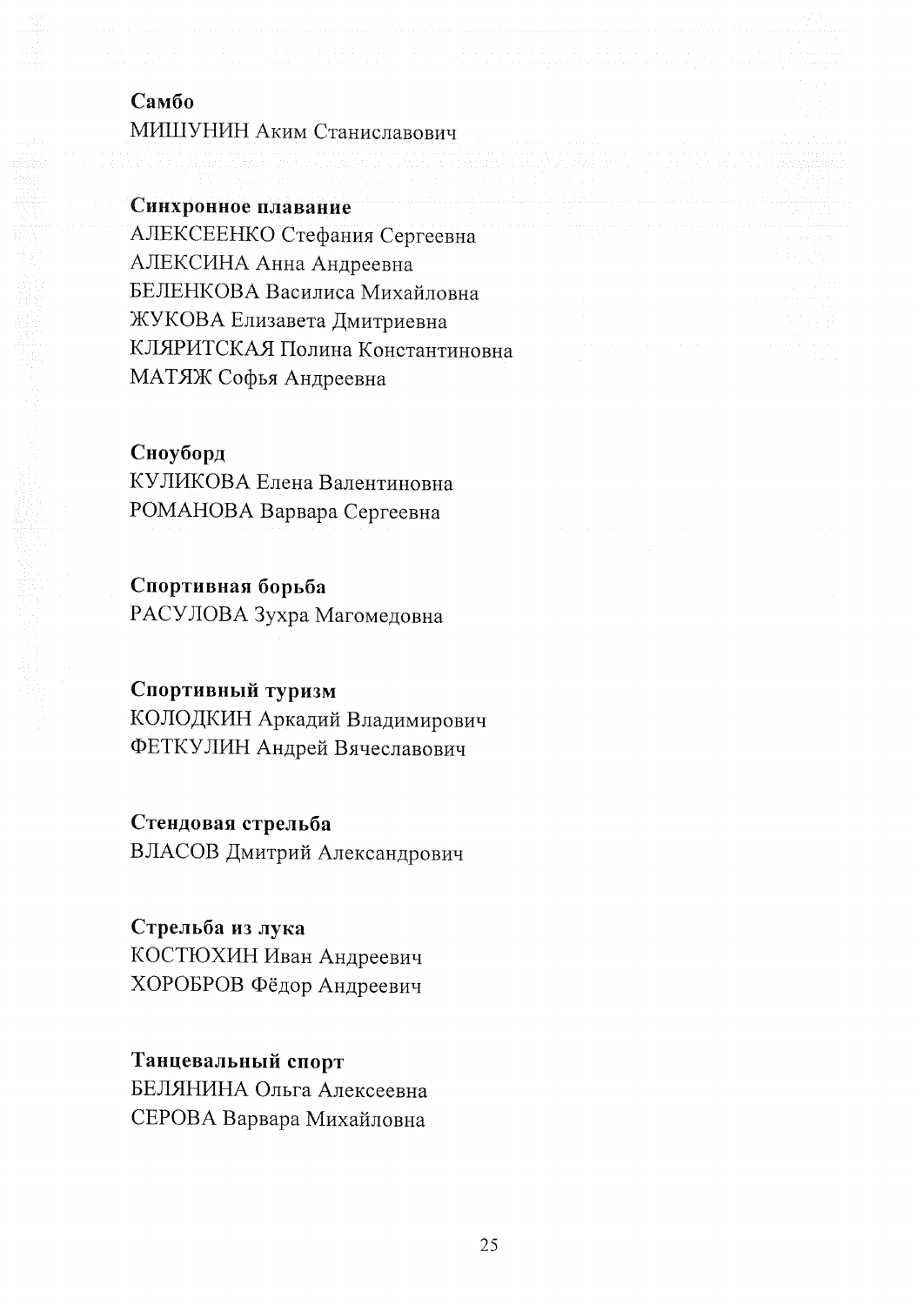Художественная гимнастика ДАВЫДОВА Екатерина Андреевна ЗУБРИЛОВА Олеся Павловна ЛОГАЧЕВА Дарья Ильинична НИКОЛАЕВА Антонина Андриановна ПАРШИНА Нина Сергеевна ПЕРЕВЕРЗЕВА Елизавета Юрьевна ПУДОВКИНА Агата Кирилловна ТОЛСТИКОВА Ксения Алексеевна ФУКИНА Анна Александровна

### город Санкт-Петербург

#### Бадминтон

МАКОВЕЕВ Никита Сергеевич

#### Баскетбол

БАРЫШНИКОВА Мария Александровна ДЕРЯБИНА Валерия Викторовна РЫКОВА Анастасия Николаевна СЕРГАЗИНОВА Майра Аскаровна

#### Городошный спорт

ДОБРЕНЬКАЯ Полина Андреевна

#### Дзюдо

ЗАМКОВОЙ Глеб ПАРЧИЕВ Акроман Амарханович

### Пулевая стрельба

ДАНИЛОВА Диана Алексеевна

## Синхронное плавание

РЯБУШЕВА Екатерина Сергеевна